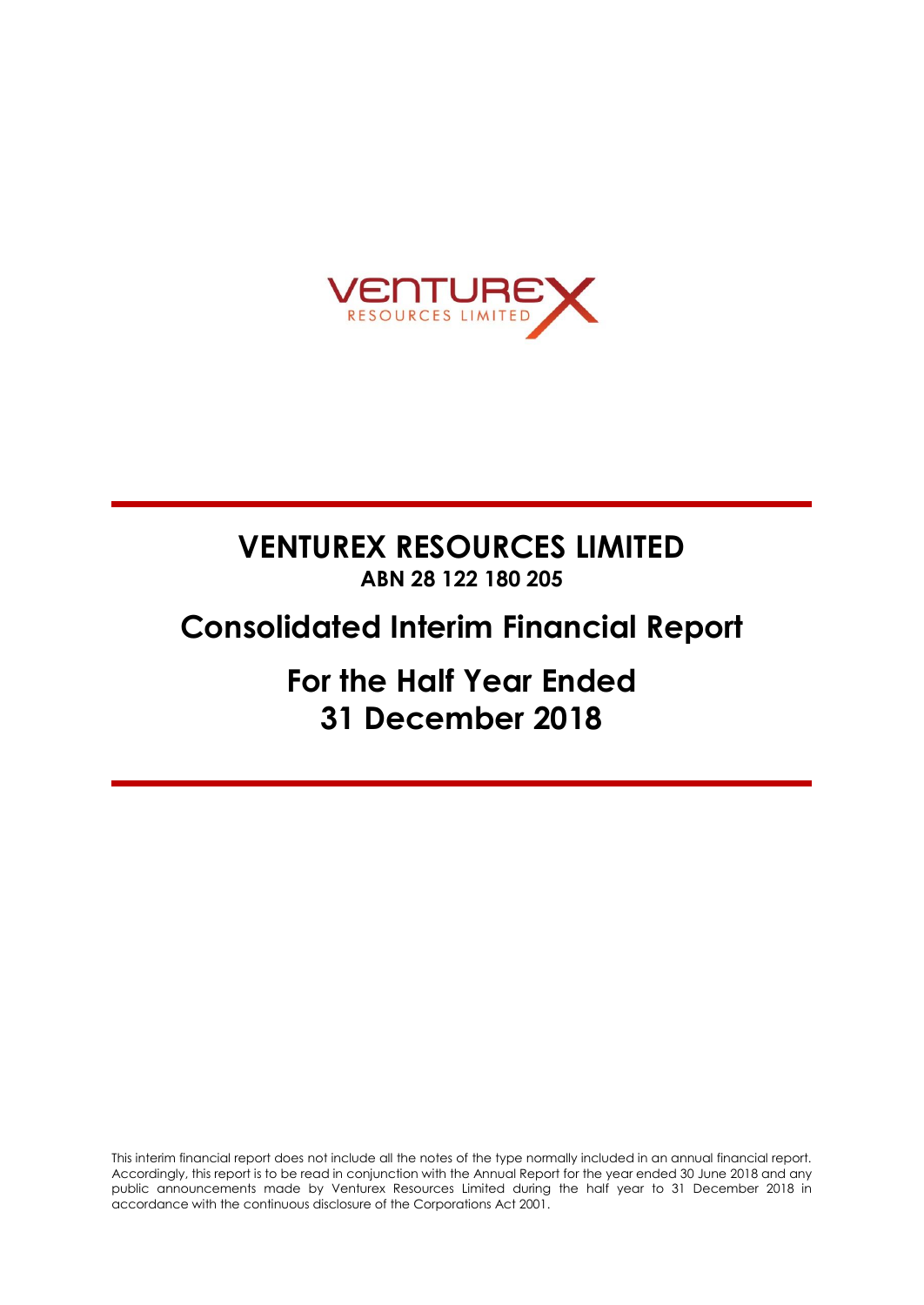# **Corporate Directory**

### **DIRECTORS**

Anthony Kiernan Non-Executive Chairman Ajanth Saverimutto Managing Director Anthony Reilly Executive Director<br>Darren Stralow Non-Executive Dire

Non-Executive Director **COMPANY SECRETARY**

Trevor Hart

# **REGISTERED OFFICE / PRINCIPAL PLACE OF BUSINESS**

Level 2, 91 Havelock Street West Perth, WA, 6005, Australia

Tel: (61 8) 6389 7400 Fax: (61 8) 9463 7836

**ABN** 28 122 180 205

**WEBSITE** [www.venturexresources.com](http://www.venturexresources.com/)

**QUOTED SECURITIES** ASX Code: VXR

**AUDITORS** BDO Audit (WA) Pty Ltd 38 Station Street Subiaco WA 6008, Australia

### **SHARE REGISTRY**

Advanced Share Registry 110 Stirling Highway Nedlands WA 6009, Australia

Tel: (61 8) 9389 8033 Fax: (61 8) 9262 3723

# **Table of Contents**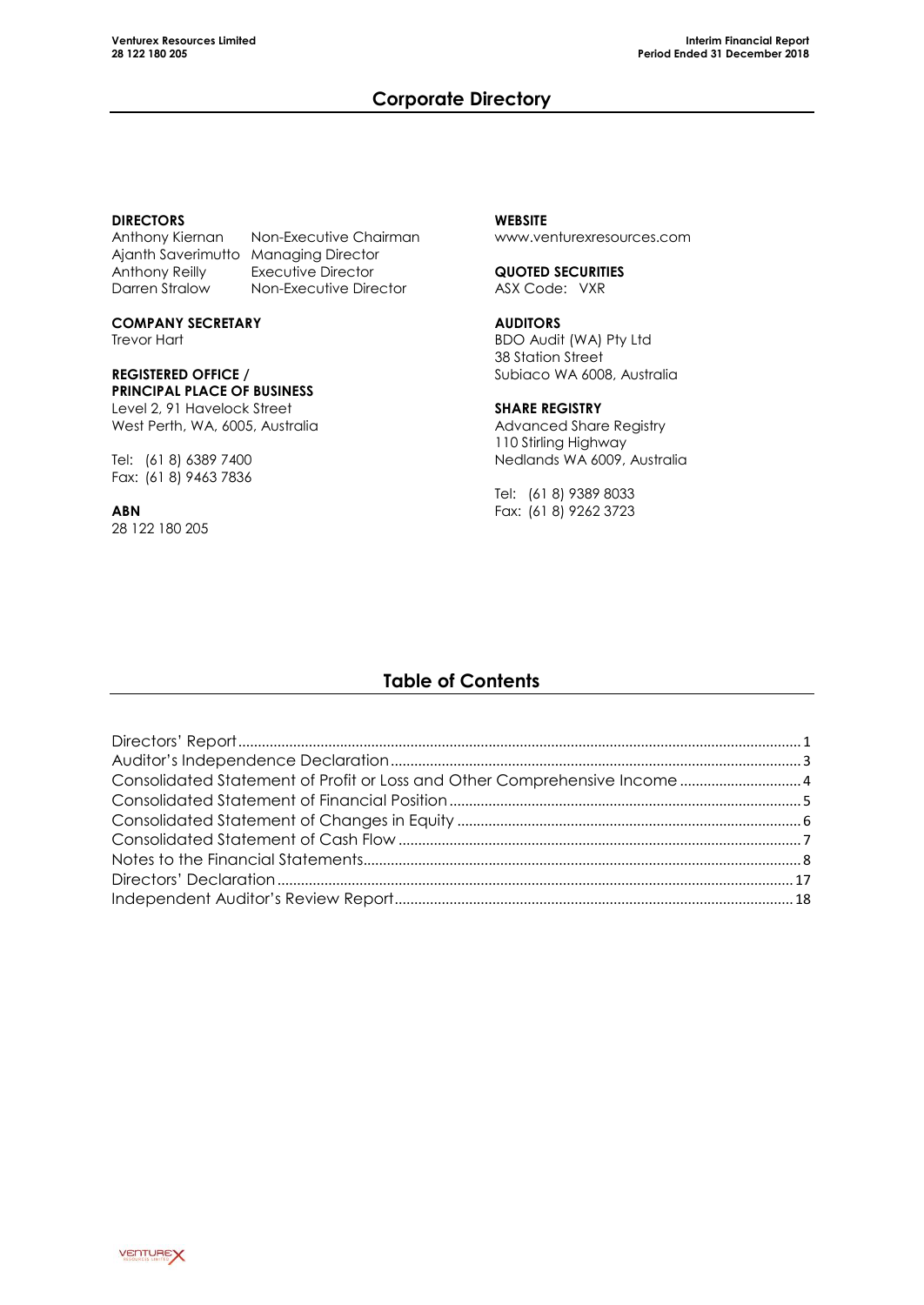# **Directors' Report**

Your Directors present their report on the Group consisting of Venturex Resources Limited (Venturex) and the entities it controlled at the end of, or during, the half year ended 31 December 2018.

### **Directors**

The following persons were Directors of Venturex during the whole of the half year and up to the date of this report. Directors were in office for the entire period unless otherwise stated.

| Anthony Kiernan    | Non-Executive Chairman   |
|--------------------|--------------------------|
| Ajanth Saverimutto | <b>Managing Director</b> |
| Anthony Reilly     | Executive Director       |
| Darren Stralow     | Non-Executive Director   |

### **Financial Results**

The consolidated loss before and after income tax of the Group during the half year ended 31 December 2018 was \$949,511 (31 December 2017: \$1,028,901).

### **Dividend**

No dividends were paid or proposed during the half-year.

### **Review of Operations**

During the six months ended 31 December 2018, the Company's principal continuing activity was the further advancement and development of the Sulphur Springs Copper-Zinc Project, following the release of the Definitive Feasibility Study in October 2018. During the half-year Venturex Resources Limited continued to explore its tenements which are located in the Pilbara, Western Australia.

#### Sulphur Springs Copper-Zinc Project

During the six months ended 31 December 2018, Venturex continued advancing the Sulphur Springs Copper-Zinc Project.

Critical tasks completed included:

- ▶ Completion of a Definitive Feasibility Study ('DFS');
- ▶ Ore Reserve upgraded to 8.5Mt @ 1.4% Cu and 3.1% Zn;
- Successful completion of an exploration-geotechnical diamond drilling program;
- $\triangleright$  Purchase and settlement of Spinifex Ridge camp, resulting in significant CAPEX saving;
- $\triangleright$  Expressions of interest received from several domestic and international banks for senior project debt finance facilities;
- Discussions underway with potential off-take counter-parties and off-take funding proposals under review; and
- Early Contractor Engagement and recruitment program commences.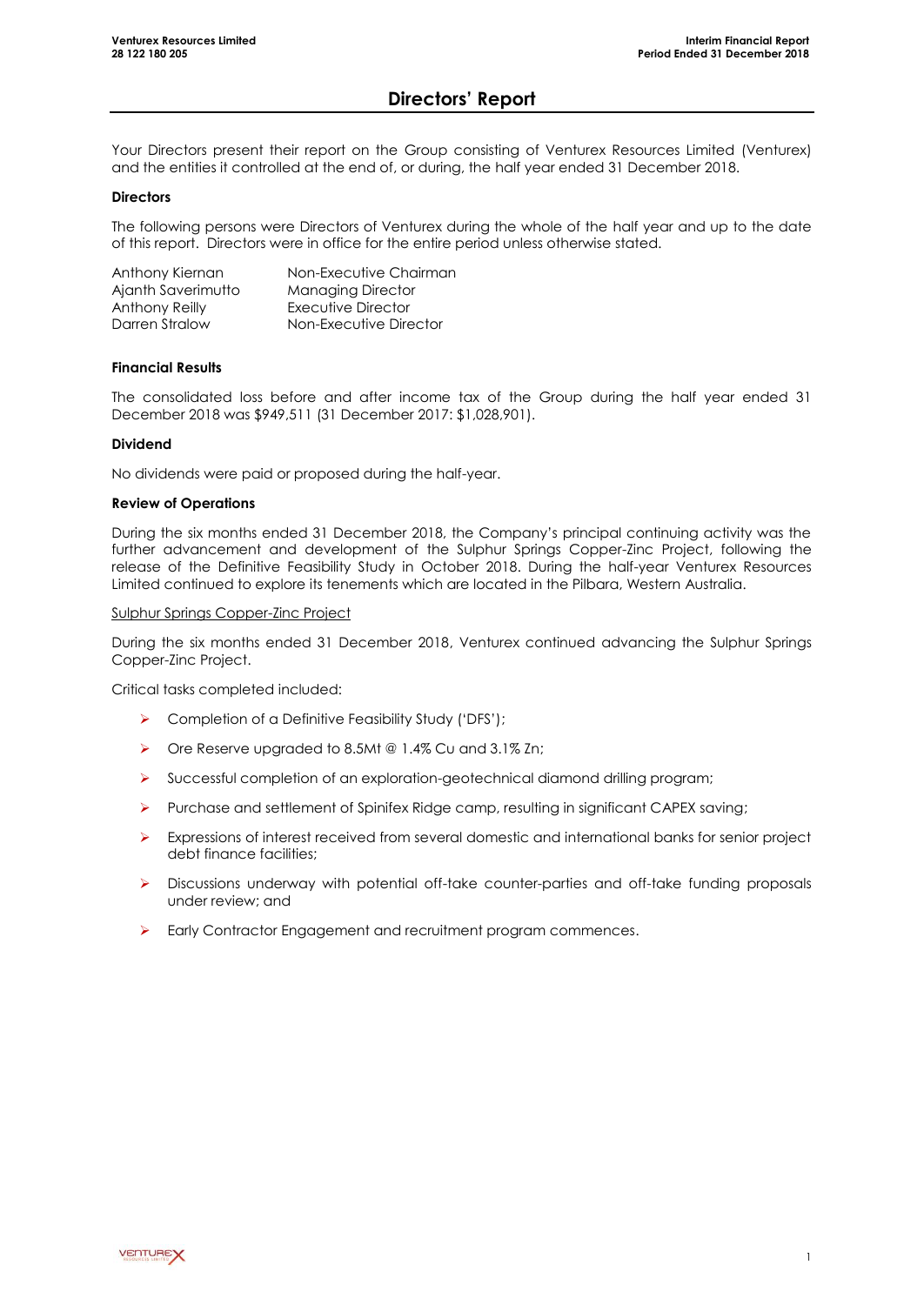# **Directors' Report**

### **Corporate**

During the period, the following changes occurred to the Company's capital structure (All numbers are disclosed as post consolidation):

- 15-for-1 share consolidation completed on 17 August 2018
- Expiry of 2,777,778 unlisted options on 03 August 2018
- Expiry of 11,641,969 unlisted options on 31 August 2018
- Issue of 4,475,051 ordinary shares on 18 December 2018
- Issue of 8,333,332 ordinary shares on 18 December 2018
- $\triangleright$  Issue of 5,555,556 ordinary shares on 18 December 2018
- Issue of 1,333,339 performance rights on 10 August 2018

The Company's current capital on issue stands as at the date of this report is:

- $\geq$  258,626,283 ordinary shares
- $6,446,992$  unlisted performance rights

### **Events Subsequent to Reporting Date**

On 26 February 2019, 41,667 Performance Rights (2017 LTI) and 66,668 Performance Rights (2018 LTI) expired.

On 26 February 2019, 90,720 Performance Rights (2016 LTI) and 275,002 Performance Rights (2017 LTI) were converted into fully paid ordinary shares.

On 26 February 2019, 40,000 Unlisted Performance Rights were issued to various employees.

No other events or circumstances have arisen since 31 December 2018 that would require disclosure in this financial report.

### **Auditors' Independence Declaration**

A copy of the auditors' independence declaration as required under section 307C of the Corporations Act 2001 is set out on Page 3.

This report is made in accordance with a resolution of the Board of Directors.

Non 14 hours 16

**AJANTH SAVERIMUTTO Managing Director**

Dated: 13 March 2019

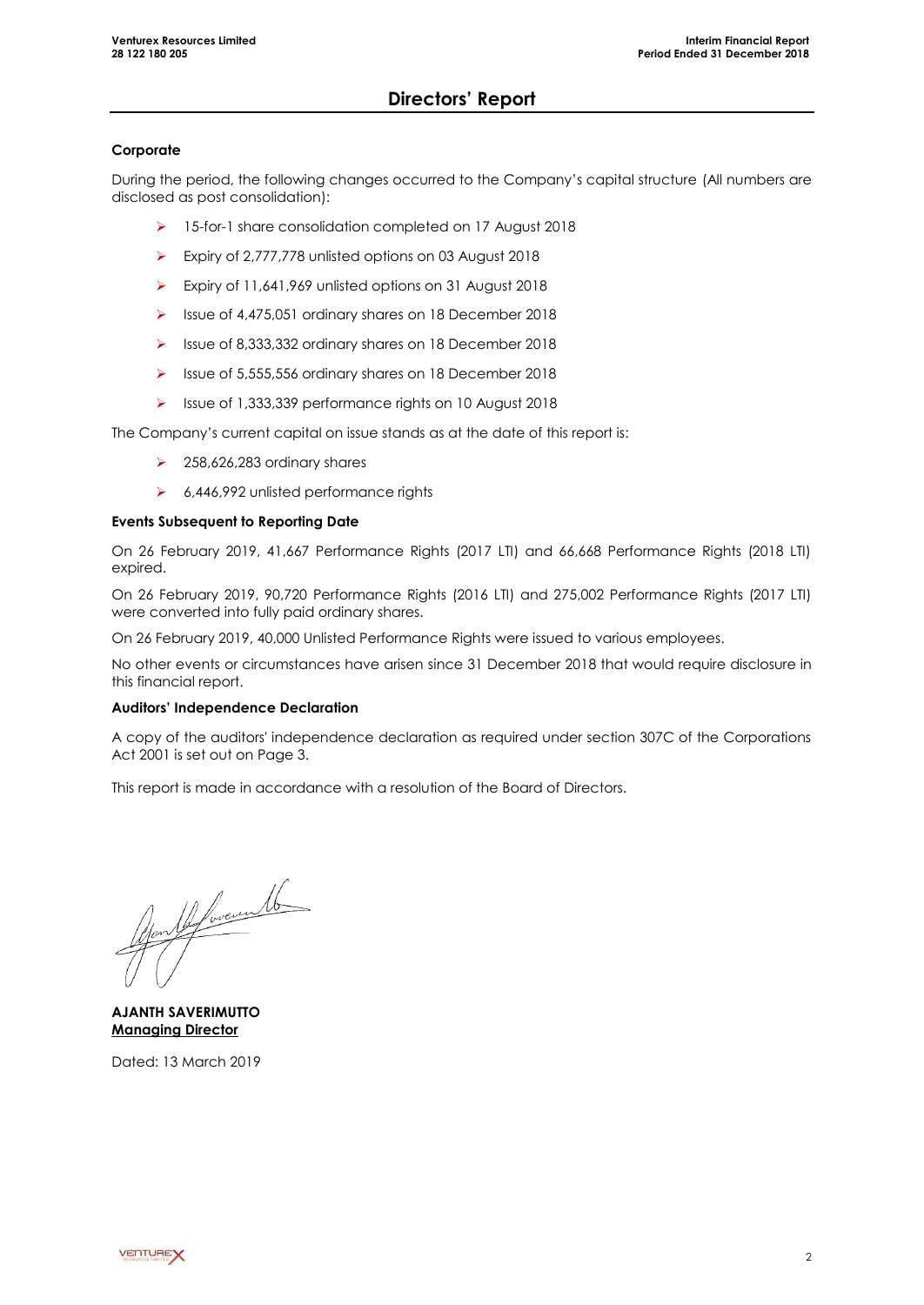

Tel: +61 8 6382 4600 Fax: +61 8 6382 4601 **www.bdo.com.au**

38 Station Street Subiaco, WA 6008 PO Box 700 West Perth WA 6872 Australia

# **DECLARATION OF INDEPENDENCE BY GLYN O'BRIEN TO THE DIRECTORS OF VENTUREX RESOURCES LIMITED**

As lead auditor for the review of Venturex Resources Limited for the half-year ended 31 December 2018, I declare that, to the best of my knowledge and belief, there have been:

- 1. No contraventions of the auditor independence requirements of the *Corporations Act 2001* in relation to the review; and
- 2. No contraventions of any applicable code of professional conduct in relation to the review.

This declaration is in respect of Venturex Resources Limited and the entities it controlled during the period.

 $640$  Observ

**Glyn O'Brien** Director

**BDO Audit (WA) Pty Ltd** Perth, 13 March 2019

BDO Audit (WA) Pty Ltd ABN 79 112 284 787 is a member of a national association of independent entities which are all members of BDO Australia Ltd ABN 77 050 110 275,<br>an Australian company limited by guarantee. BDO Audit ( *the acts or omissions of financial services licensees*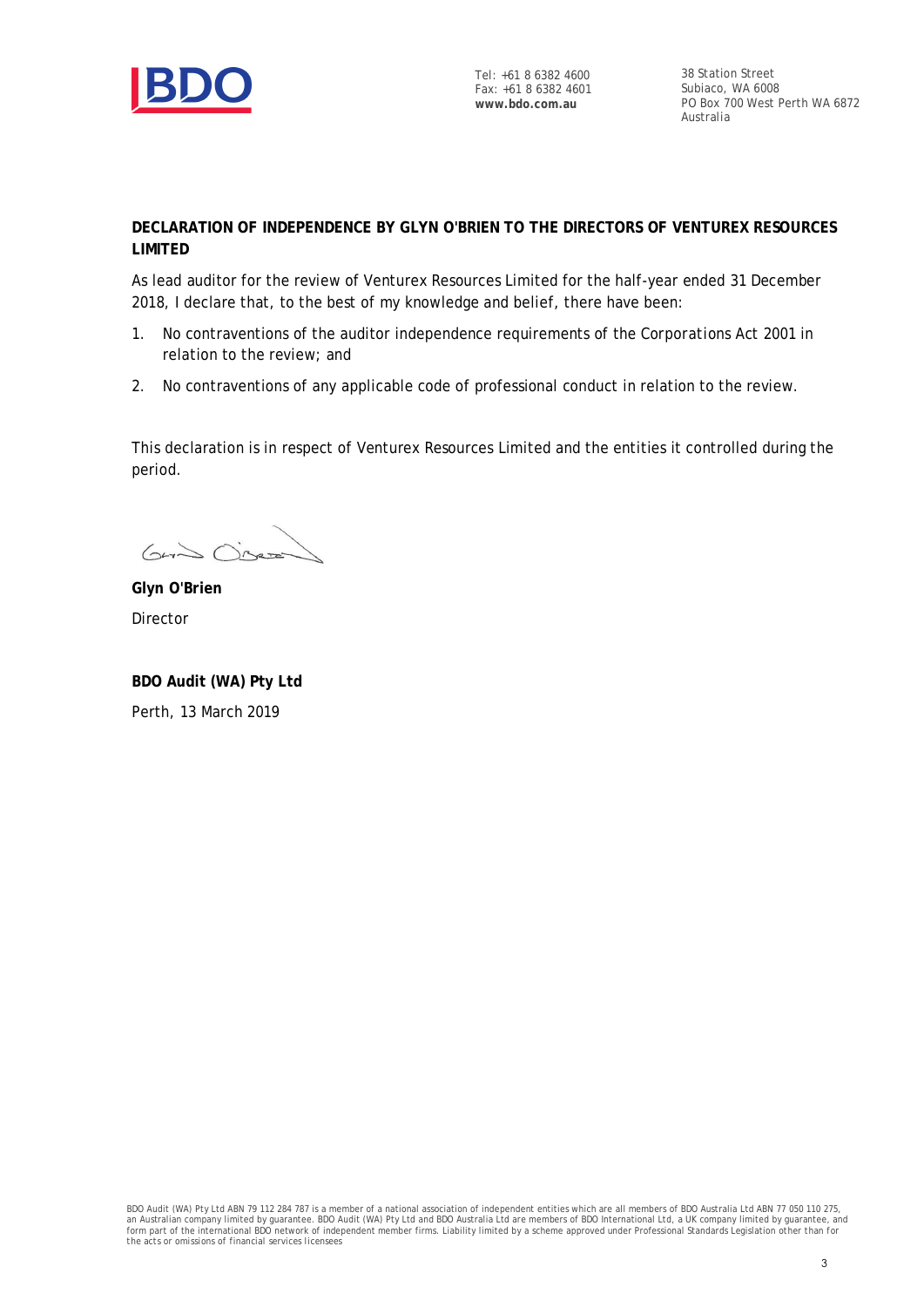# **Consolidated Statement of Profit or Loss and Other Comprehensive Income for the Half Year Ended 31 December 2018**

|                                                      | <b>Notes</b>  | 31 December 2018 | 31 December 2017 |
|------------------------------------------------------|---------------|------------------|------------------|
| Revenue                                              |               |                  |                  |
| Revenue                                              |               | 5,903            | 109,552          |
| Other Income                                         | $\frac{3}{3}$ | 850,000          | 5,888            |
| <b>Expenses</b>                                      |               |                  |                  |
| Administrative expenses                              |               | (342,933)        | (213, 973)       |
| Corporate expenses                                   |               | (118, 348)       | (42, 423)        |
| Directors, employees, and consultants fees           |               | (999, 223)       | (616, 207)       |
| Exploration and evaluation expenses                  |               | (40, 383)        | (68, 575)        |
| Depreciation expenses                                |               | (139, 992)       | (72, 782)        |
| Finance costs                                        |               | (164, 535)       | (130, 381)       |
| Loss before income tax                               |               | (949, 511)       | (1,028,901)      |
| Loss after income tax attributable to the            |               |                  |                  |
| owners of the Company                                |               | (949, 511)       | (1,028,901)      |
| Total comprehensive loss for the period              |               |                  |                  |
| attributable to owners of the Company                |               | (949, 511)       | (1,028,901)      |
|                                                      |               |                  |                  |
| Loss per share for the half year attributable to the |               |                  |                  |
| owners of the Company                                |               |                  |                  |
| Basic and Diluted loss per share (cents)             |               | (0.39)           | (0.47)           |

The above Consolidated Statement of Profit or Loss and Other Comprehensive Income should be read in conjunction with the accompanying notes.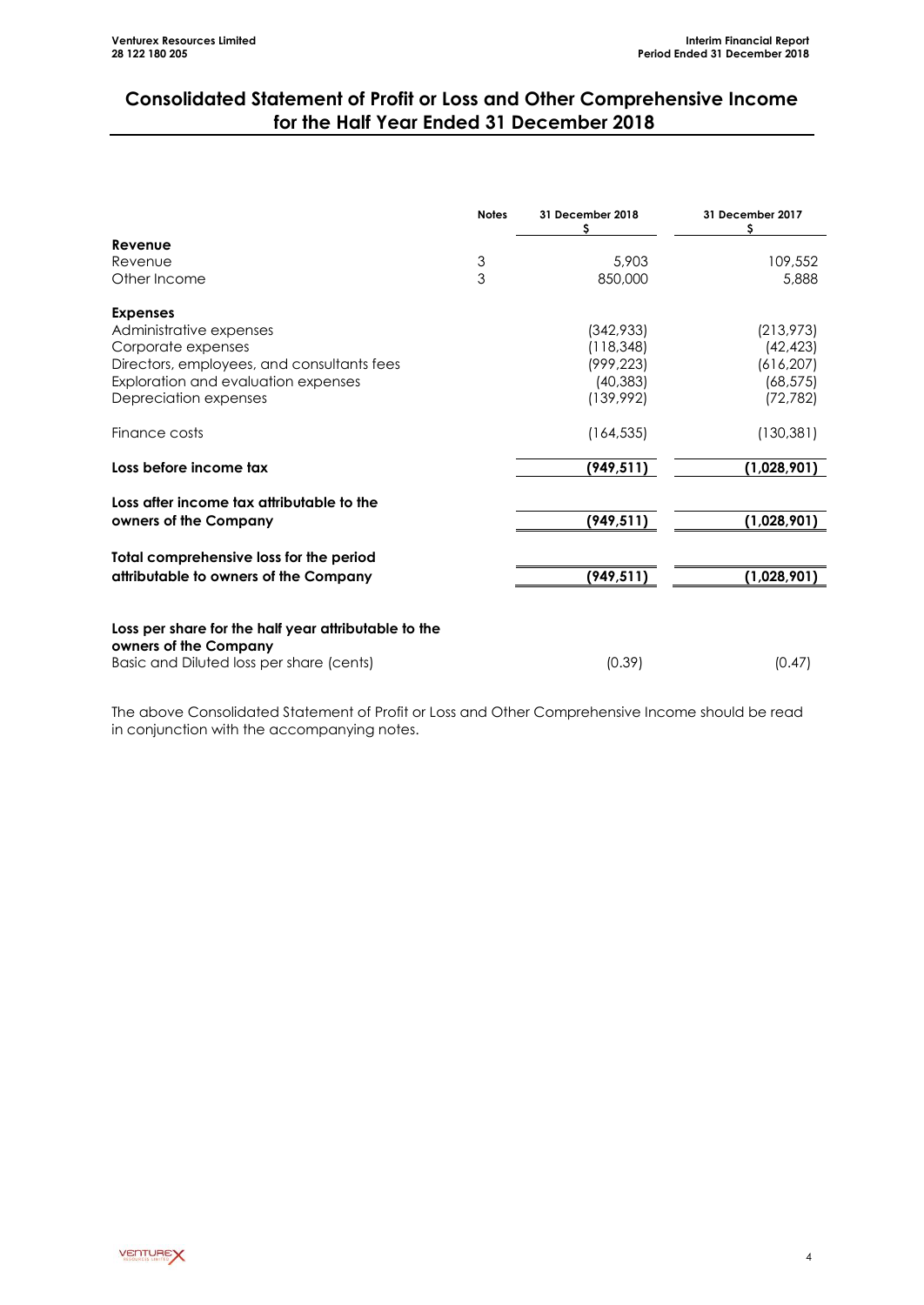# **Consolidated Statement of Financial Position as at 31 December 2018**

<span id="page-6-0"></span>

|                                             | <b>Notes</b>   | 31 December 2018<br>\$ | 30 June 2018<br>\$ |
|---------------------------------------------|----------------|------------------------|--------------------|
| <b>Assets</b>                               |                |                        |                    |
| <b>Current assets</b>                       |                |                        |                    |
| Cash and cash equivalents                   |                | 2,512,687              | 2,622,074          |
| Trade and other receivables<br>Other assets |                | 277,948<br>112,193     | 344,259<br>125,993 |
|                                             |                |                        |                    |
| <b>Total current assets</b>                 |                | 2,902,828              | 3,092,326          |
| Non-current assets                          |                |                        |                    |
| Property, plant and equipment               | 4              | 2,020,313              | 1,097,301          |
| Exploration and evaluation expenditure      | 5              | 32,592,305             | 30,490,334         |
| <b>Total non-current assets</b>             |                | 34,612,618             | 31,587,635         |
| <b>Total assets</b>                         |                | 37,515,446             | 34,679,961         |
| <b>Liabilities</b>                          |                |                        |                    |
| <b>Current liabilities</b>                  |                |                        |                    |
| Trade and other payables                    |                | 498,072                | 1,383,719          |
| Borrowings                                  | 6              | 1,045,808              |                    |
| Employee benefits                           |                | 22,800                 | 7,622              |
| <b>Total current liabilities</b>            |                | 1,566,680              | 1,391,341          |
| <b>Non-current liabilities</b>              |                |                        |                    |
| Provisions                                  |                | 12,889,798             | 12,772,936         |
| Employee benefits                           |                | 16,830                 | 15,466             |
| <b>Total non-current liabilities</b>        |                | 12,906,628             | 12,788,402         |
| <b>Total liabilities</b>                    |                | 14,473,308             | 14,179,743         |
|                                             |                |                        |                    |
| Net assets                                  |                | 23,042,138             | 20,500,218         |
| Equity                                      |                |                        |                    |
| <b>Issued capital</b>                       | $\overline{7}$ | 103,562,294            | 100,388,232        |
| Reserves                                    |                | 469,419                | 152,050            |
| <b>Accumulated Losses</b>                   |                | (80,989,575)           | (80,040,064)       |
| <b>Total equity</b>                         |                | 23,042,138             | 20,500,218         |

The above Consolidated Statement of Financial Position should be read in conjunction with the accompanying notes.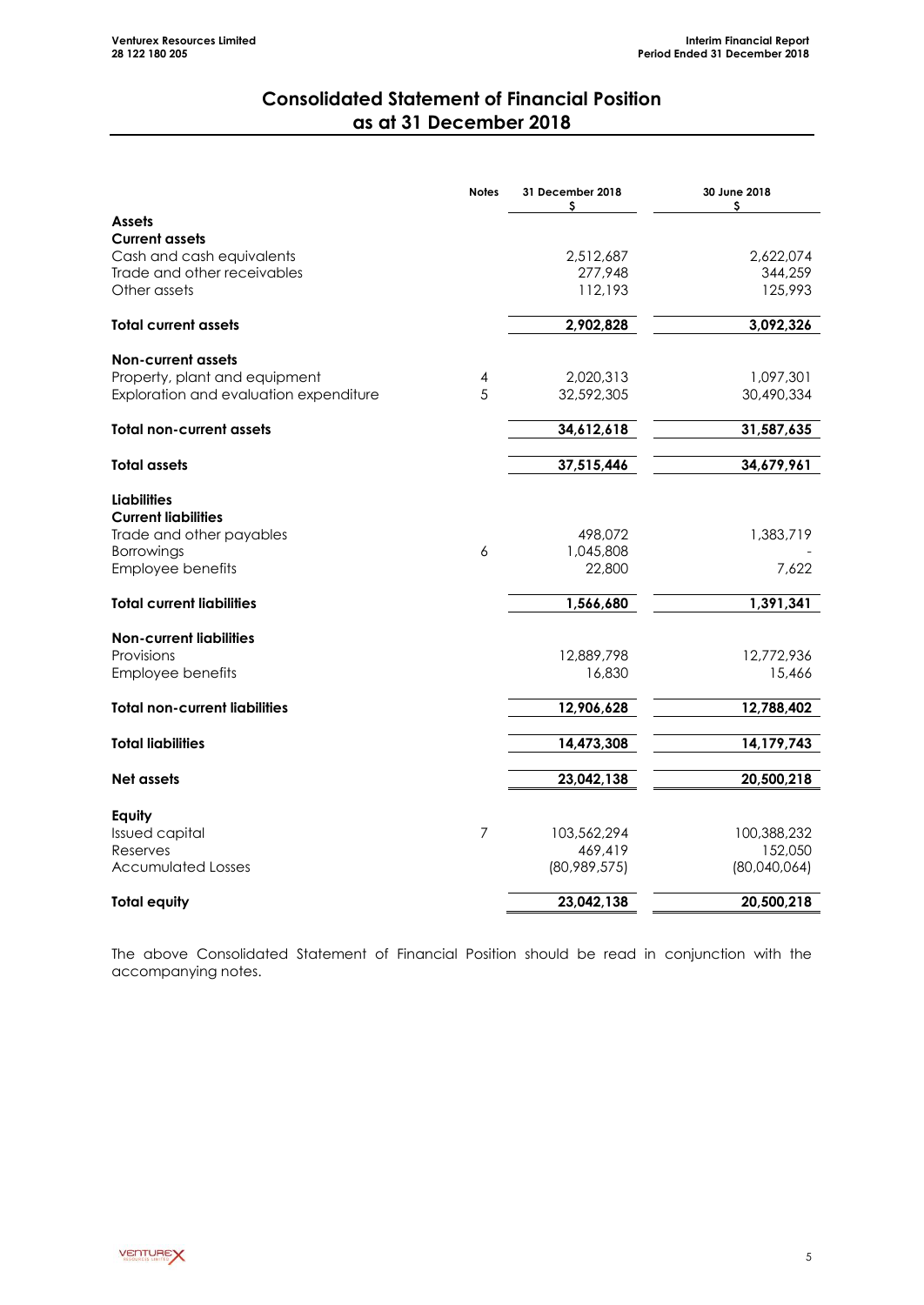# **Consolidated Statement of Changes in Equity for the Half Year Ended 31 December 2018**

<span id="page-7-0"></span>

|                                                                   | <b>Issued Capital</b><br>S | <b>Share Based</b><br>Compensation<br>Reserve<br>s | Accumulated<br>Losses<br>\$ | <b>Total Equity</b><br>\$  |
|-------------------------------------------------------------------|----------------------------|----------------------------------------------------|-----------------------------|----------------------------|
| <b>Balance at 30 June 2017</b>                                    | 92,884,245                 | 122,109                                            | (77, 573, 809)              | 15,432,545                 |
| Loss for the period<br>Total comprehensive loss for the<br>period |                            |                                                    | (1,028,901)<br>(1,028,901)  | (1,028,901)<br>(1,028,901) |
| Transactions with owners in their<br>capacity as owners:          |                            |                                                    |                             |                            |
| Issue of securities                                               | 7,751,348                  |                                                    |                             | 7,751,348                  |
| Security issue costs<br>Conversion of performance                 | (372,083)                  |                                                    |                             | (372,083)                  |
| rights                                                            | 124,722                    | (124, 722)                                         |                             |                            |
| Share based payments issued                                       | 7,503,987                  | 73,824<br>(50, 898)                                |                             | 73,824<br>7,453,089        |
|                                                                   |                            |                                                    |                             |                            |
| Balance at 31 Dec 2017                                            | 100,388,232                | 71,211                                             | (78,602,710)                | 21,856,733                 |
| <b>Balance at 30 June 2018</b>                                    | 100,388,232                | 152,050                                            | (80,040,064)                | 20,500,218                 |
| Loss for the period                                               |                            |                                                    | (949, 511)                  | (949, 511)                 |
| Total comprehensive loss for the<br>period                        |                            |                                                    | (949, 511)                  | (949, 511)                 |
| Transactions with owners in their<br>capacity as owners:          |                            |                                                    |                             |                            |
| Issue of securities (note 7)                                      | 3,305,485                  |                                                    |                             | 3,305,485                  |
| Security issue costs (note 7)<br>Share based payments issued      | (131, 423)                 |                                                    |                             | (131, 423)                 |
| (note 7)                                                          |                            | 317,369                                            |                             | 317,369                    |
|                                                                   | 3,174,062                  | 317,369                                            |                             | 3,491,431                  |
| Balance at 31 Dec 2018                                            | 103,562,294                | 469,419                                            | (80, 989, 575)              | 23,042,138                 |

The above Consolidated Statement of Changes in Equity should be read in conjunction with the accompanying notes.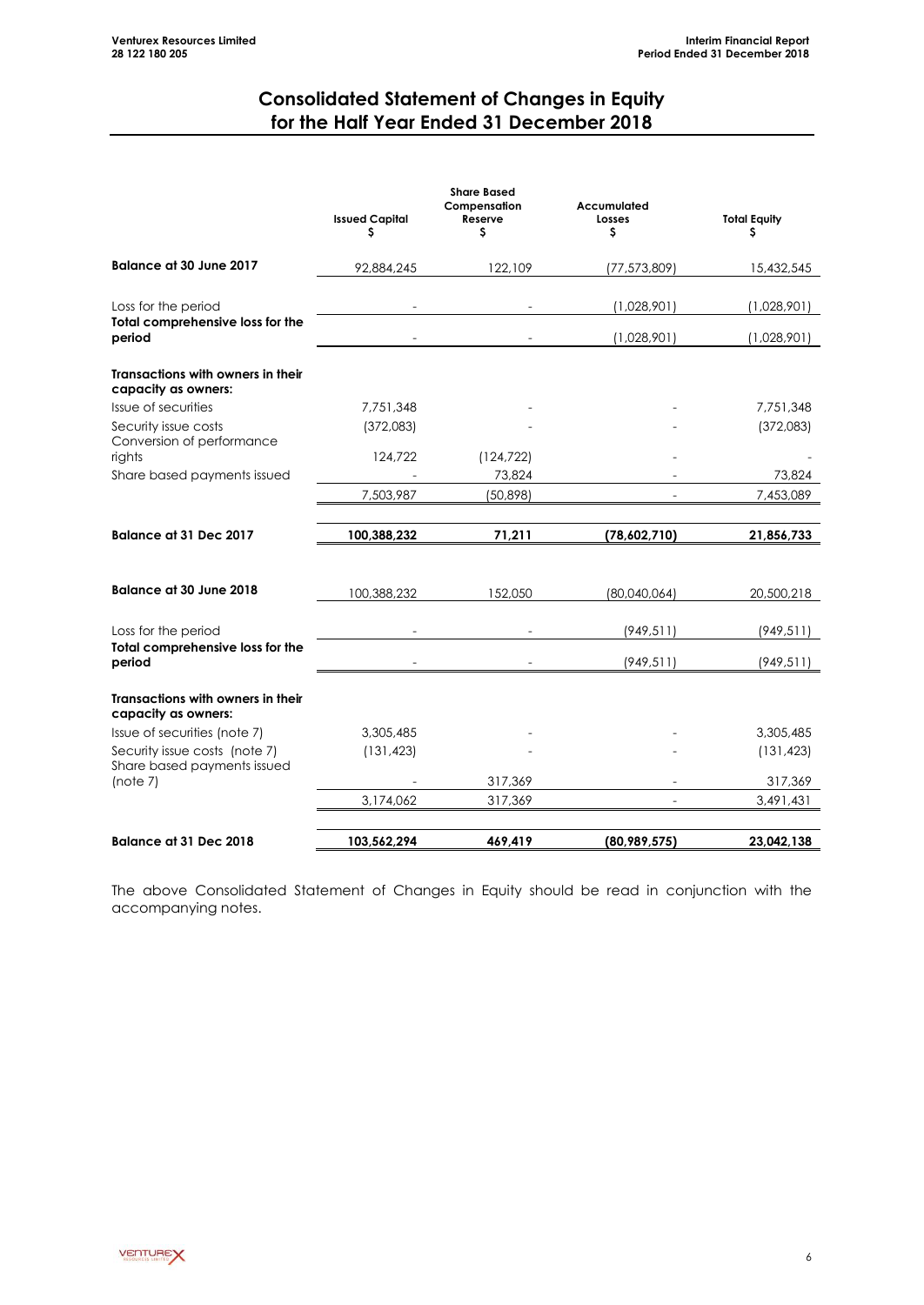# **Consolidated Statement of Cash Flow for the Half Year Ended 31 December 2018**

<span id="page-8-0"></span>

|                                                             | 31 December<br>2018<br>\$ | 31 December<br>2017<br>\$ |
|-------------------------------------------------------------|---------------------------|---------------------------|
| Cash flows related to operating activities                  |                           |                           |
| Payments to suppliers and employees                         | (1,066,298)               | (1,000,904)               |
| Receipts from lease of camp                                 | 850,000                   |                           |
| Interest received<br>Interest paid                          | 5.942<br>(1,865)          | 19,063<br>(1, 344)        |
|                                                             |                           |                           |
| Net cash used in operating cash flows                       | (212, 221)                | (983, 185)                |
| Cash flows related to investing activities                  |                           |                           |
| Payments for purchases of property, plant and equipment     | (1,053,896)               |                           |
| Proceeds for sale of property, plant and equipment          |                           | 636                       |
| Payment for exploration and evaluation expenditure          | (2,974,386)               | (2,302,348)               |
| Increase in bank guarantee                                  |                           | (18,800)                  |
| Net cash used in investing cash flows                       | (4,028,282)               | (2,320,512)               |
| Cash flows related to financing activities                  |                           |                           |
| Proceeds from issue of securities                           | 2,305,485                 | 7,751,348                 |
| Capital raising costs                                       | (131, 423)                | (372,083)                 |
| Proceeds from borrowings                                    | 2,000,000                 |                           |
| Repayment of insurance premium funding                      | (42,946)                  | (31, 526)                 |
| Net cash provided in financing cash flows                   | 4,131,116                 | 7,347,739                 |
| Net increase (decrease) in cash and cash equivalents        | (109,387)                 | 4.044.042                 |
| Cash and cash equivalents at the beginning of the half year | 2,622,074                 | 960,630                   |
| Cash and cash equivalents at the end of the half year       | 2,512,687                 | 5,004,672                 |

The above Consolidated Statement of Cash Flows should be read in conjunction with the accompanying notes.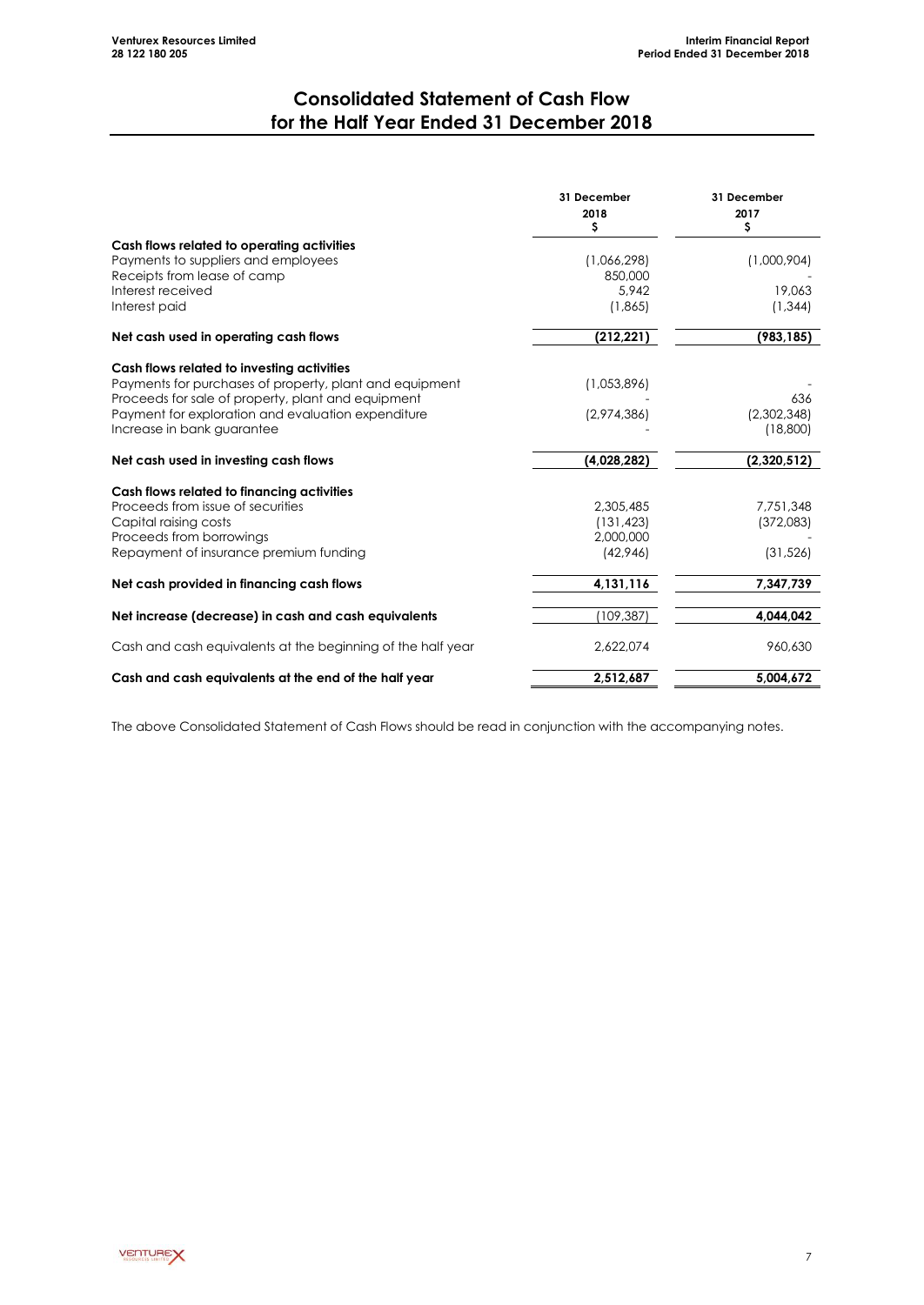#### **Note 1. Basis of Preparation**

#### *Reporting Entity*

The consolidated interim financial statements comprise Venturex Resources Limited (the "Company") and its subsidiaries, Venturex Pilbara Pty Ltd, Venturex Sulphur Springs Pty Ltd, Jutt Resources Pty Ltd, Juranium Pty Ltd, and CMG Gold Ltd, (collectively the "Group Entity" or the "Group"). Venturex Resources Limited is a listed public company domiciled in Australia.

#### *Statement of Compliance*

The consolidated financial statements for the interim half year reporting period ended 31 December 2018 are general purpose financial statement, which have been prepared in accordance with *Australian Accounting Standards (AASBs)* adopted by the *Australian Accounting Standards Board (AASB)* and the *Corporations Act 2001*. The consolidated financial statements comply *with International Financial Reporting Standards (IFRSs*) adopted by the *International Accounting Standards Board (IASB).*

This consolidated interim financial report is intended to provide users with an update on the latest annual financial statements of Venturex Resources Limited and its controlled entities. As such, it does not contain information that represents relatively insignificant changes occurring during the half year within the Group. It is therefore recommended that this interim financial report be read in conjunction with the annual financial statements of the Group for the year ended 30 June 2018, together with any public announcements made during the half year.

#### *Significant Accounting Policies*

The accounting policies and methods of computation adopted in the preparation of the half year consolidated financial report are consistent with those adopted and disclosed in the Company's 2018 annual financial report for the financial year ended 30 June 2018, except as outlined below. These accounting policies are consistent with Australian Accounting Standards and with International Financial Reporting Standards.

#### *Revenue*

Rental income from operating leases (net of any incentives given to the lessees) is recognised on a straight-line basis over the lease term.

#### *Convertible notes*

Convertible notes were issued by the Group (see note 6), which includes an option to convert the note to a variable number of shares in the Group. These convertible notes are recognised as financial liabilities at fair value through profit or loss. On initial recognition, the fair value of the convertible note will equate to the proceeds received and subsequently the liability is remeasured at fair value each reporting period. The fair value movements are recognised on the profit or loss as finance costs.

#### *Significant Accounting Estimates and Assumptions*

The significant accounting estimates and assumptions adopted in the preparation of the half year consolidated financial report are consistent with those adopted and disclosed in the Company's 2018 annual financial report for the financial year ended 30 June 2018, other than those mentioned below.

*Use of Estimates and Judgements*

#### *Share based payments*

The Group initially measures the cost of equity-settled transactions with employees by reference to the fair value of the equity instruments at the date at which they are granted. Estimating fair value for share-based payment transactions requires determination of the most appropriate valuation model, which is dependent on the terms and conditions of the grant.

This estimate also requires determination of the most appropriate inputs to the valuation model including the expected life of the share option, volatility and dividend yield and making assumptions about them, as well as an assessment of the probability of achieving non-market based vesting conditions.

The probability of achieving non-market based vesting conditions of performance options is assessed at each reporting period.

The assumptions and models used for estimating fair value for share-based payment transactions are disclosed in Note 7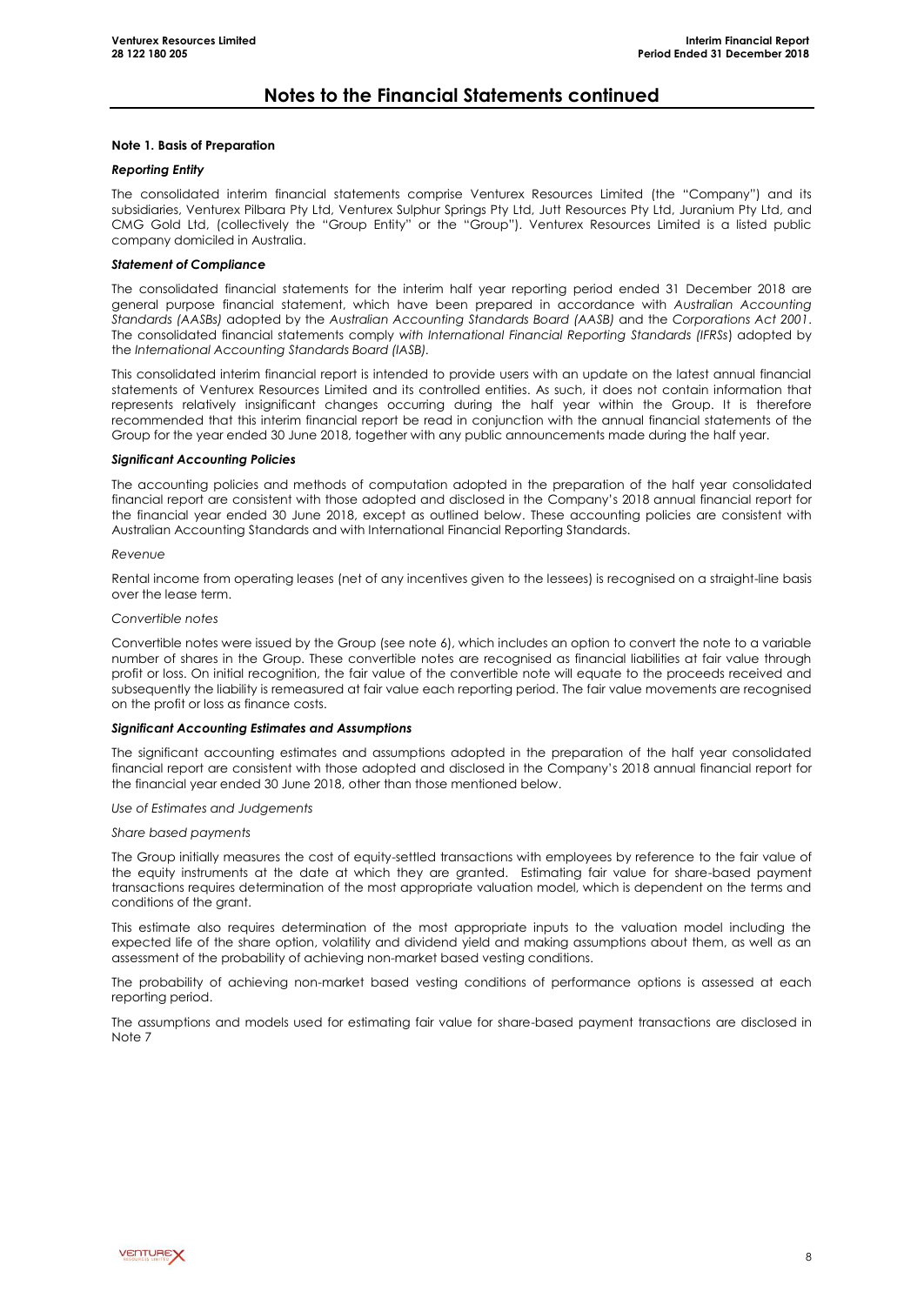#### **Note 1. Basis of Preparation (continued)**

#### **New and amended standards adopted by the Group**

In the half-year ended 31 December 2018, the Group has adopted all the new and revised Standards and Interpretations issued by the Australian Accounting Standards Board (the AASB) that are relevant to its operations and effective for an accounting period that begins on or after 1 January 2018.

New and revised Standards and amendments thereof and Interpretations effective for the current year that are relevant to the Group include:

- AASB 9 Financial Instruments and related amending Standards;
- AASB 15 Revenue from Contracts with Customers and related amending Standards; and
- AASB 2016-5 Amendments to Australian Accounting Standards Classification and Measurement of Sharebased Payment Transactions.

#### *AASB 9 Financial Instruments and related amending Standards*

In the current year, the Group has applied AASB 9 *Financial Instruments* and the related consequential amendments to other Accounting Standards that are effective for an annual period that begins on or after 1 January 2018. The transition provisions of AASB 9 allow an entity not to restate comparatives however there was no material impact on adoption of the standard.

Additionally, the Group adopted consequential amendments to AASB 7 *Financial Instruments: Disclosures*.

In summary AASB 9 introduced new requirements for:

- $\triangleright$  The classification and measurement of financial assets and financial liabilities;
- $\triangleright$  Impairment of financial assets; and
- General hedge accounting.

#### *AASB 15 Revenue from Contracts with Customers and related amending Standards*

In the current year, the Group has applied AASB 15 *Revenue from Contracts with Customers* which is effective for an annual period that begins on or after 1 January 2018. AASB 15 introduced a 5-step approach to revenue recognition. Far more prescriptive guidance has been added in AASB 15 to deal with specific scenarios. There was no material impact on adoption of the standard and no adjustment made to current or prior period amounts.

#### **Impact of standards issued but not yet applied by the Group**

The Group has also reviewed all new Standards and Interpretations that have been issued but are not yet effective for the half-year ended 31 December 2018. As a result of this review the Directors have determined that there is no impact, material or otherwise, of the new and revised Standards and Interpretations on its business and, therefore, no change necessary to Group accounting policies.

#### **Going Concern**

For the half-year ended 31 December 2018 the entity recorded a loss of \$949,511 and had net cash outflows from operating and investing activities of \$4,256,257.

The Company completed and announced the results of the 2018 DFS of the Sulphur Springs Copper Zinc Project, this indicates that the project is technically and economically feasible. Following completion of the 2018 DFS, the Company have been working to secure a project financing package prior to approving a decision to mine.

The ability of the entity to continue as a going concern is dependent on finalisation of debt and the successful commercialisation of the Sulphur Springs Copper Zinc project, as well as securing additional funding as required.

These conditions indicate a material uncertainty that may cast a significant doubt about the entity's ability to continue as a going concern and, therefore, that it may be unable to realise its assets and discharge its liabilities in the normal course of business.

Management believe there are sufficient funds to meet the entity's working capital requirements as at the date of this report. Subsequent to year end the entity expects to receive additional funds via the lease/ rental of the Spinifex Ridge Camp and if required additional funds via the capital markets.

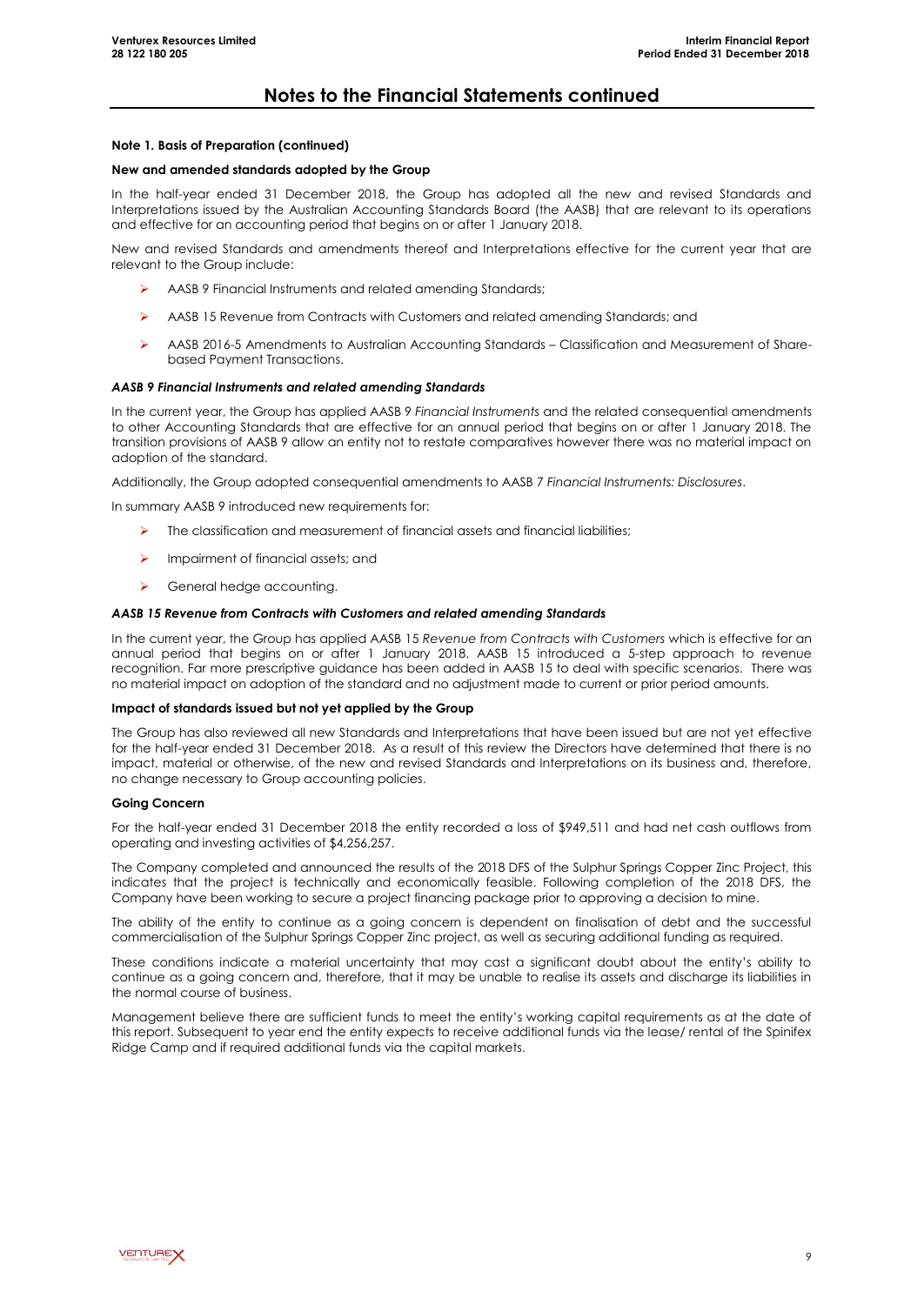#### **Note 1. Basis of Preparation (continued)**

The financial statements have been prepared on the basis that the entity is a going concern, which contemplates the continuity of normal business activity, realisation of assets and settlement of liabilities in the normal course of business for the following reasons:

- The Directors are of the opinion that the Group's exploration and development assets will attract further capital investment when required. The Directors will continue to maximise the value of existing assets through careful planning of drilling campaigns, calculation of mineral resources as sufficient data becomes available. In regards to the Sulphur Springs Copper – Zinc Project, the Directors will continue with ongoing discussions with interested groups on opportunities to advance the Project's development as part of the Company's drive to commercialise the Sulphur Springs Copper – Zinc Project.
- The Group will also consider divestments if the proceeds are likely to exceed the realisable value of such assets if they were retained.
- $\triangleright$  If the Group is unable to raise additional capital, the Company will investigate funding options including joint venturing the project, defer or reduce certain feasibility and exploration expenditure, divesting other non-core assets or reviewing the Company's current activities such that the Group will remain a going concern.

Should the entity not be able to continue as a going concern, it may be required to realise its assets and discharge its liabilities other than in the ordinary course of business, and at amounts that differ from those stated in the financial statements and that the financial report does not include any adjustments relating to the recoverability and classification of recorded asset amounts or liabilities that might be necessary should the entity not continue as a going concern."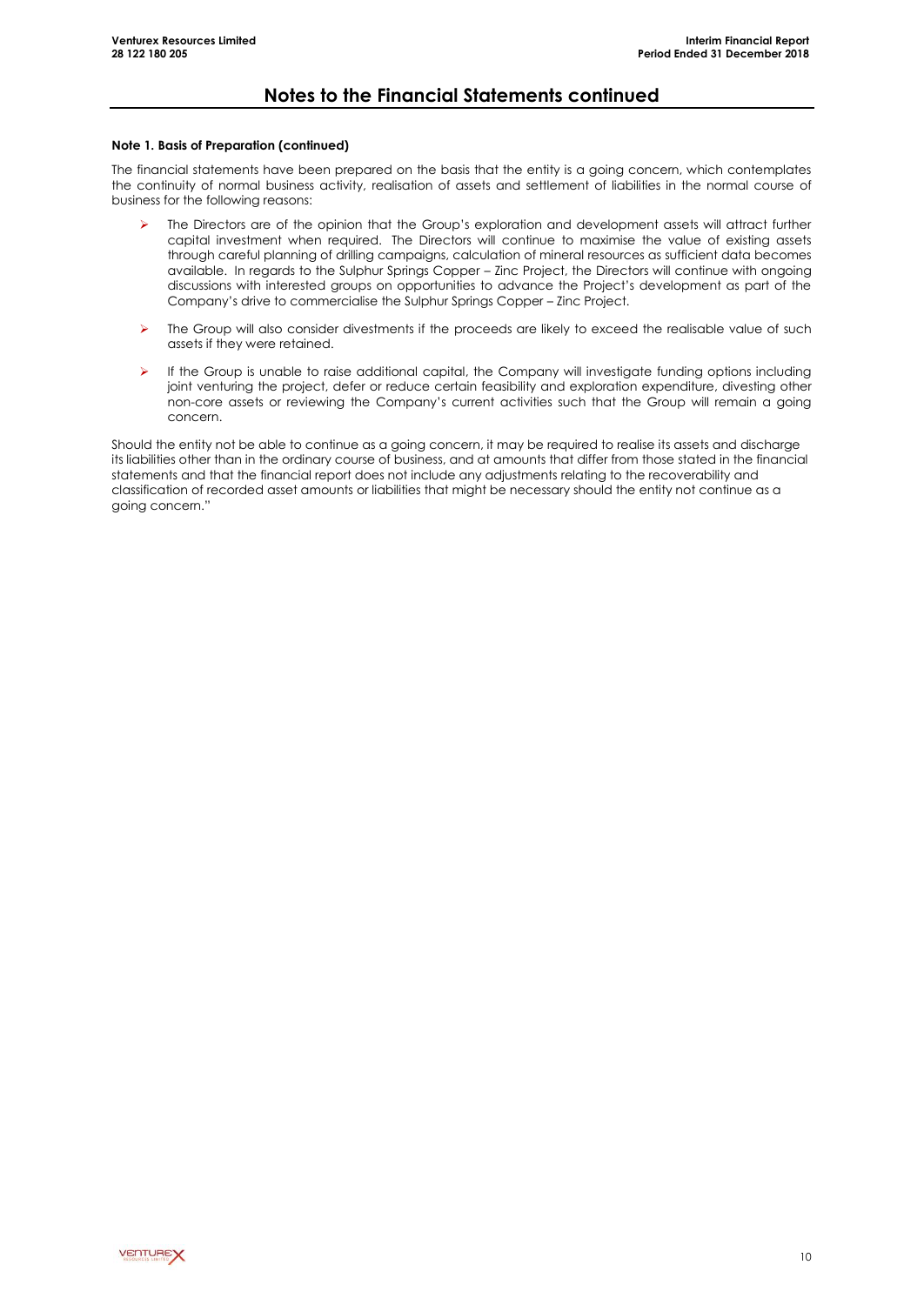### **Note 2. Segment Reporting**

The Board of Directors, who are the chief operating decision makers, has identified one reportable segment from a geographical prospective with the mineral exploration segments being the Australian segment.

Management assesses the performance of the operating segment based on a measure of exploration and evaluation expenditure for each geographical area. The measure excludes items such as the effects of share based payments expenses, interest income, interest paid, finance costs and corporate expenses as these activities are centralised.

|                                  | 31 Dec 2018<br>\$ | 31 Dec 2017 |
|----------------------------------|-------------------|-------------|
| Segment revenue and other income | -                 |             |
| Segment loss                     |                   |             |
| Total segment profit (loss)      | 49,155            | (433,699)   |
| Inter-segment loss               |                   |             |
| Net segment profit (loss)        | 49,155            | (433,699)   |
|                                  | 31 Dec 2018       | 30 Jun 2018 |
|                                  | \$                |             |
| Total segment assets             | 37,515,446        | 34,679,961  |

Total segment liabilities (12,906,628) (14,179,743)

Reconciliation of segment result to Group net profit (loss) before tax is provided as follows:

|                                                | 31 Dec 2018 | 31 Dec 2017 |
|------------------------------------------------|-------------|-------------|
|                                                |             |             |
| Net segment loss                               | 49,155      | (433,699)   |
| Corporate items:                               |             |             |
| Interest revenue                               | 5,903       | 22,552      |
| Administrative expense                         | (5,346)     | (1, 547)    |
| Employee and Directors; benefits expense       | (999, 223)  | (616, 207)  |
| Net loss before tax from continuing operations | (949, 511)  | (1,028,901) |

#### **Note 3. Revenue**

|                                   | 31 Dec 2018<br>Ş | 31 Dec 2017<br>₽ |
|-----------------------------------|------------------|------------------|
| Revenue                           |                  |                  |
| Interest revenue on bank deposits | 5,903            | 21,679           |
| <b>SX-EW Profit Share</b>         |                  | 87,873           |
|                                   | 5,903            | 109,552          |
| Other Income                      |                  |                  |
| Rental income - camp              | 850,000          | 5,888            |
|                                   | 850,000          | 5,888            |

#### **Note 4. Property, Plant and Equipment**

|                                     | 31 Dec 2018 | 30 Jun 2018 |
|-------------------------------------|-------------|-------------|
|                                     |             |             |
| Property, Plant and Equipment:      |             |             |
| At cost                             | 3.996.129   | 2.972.064   |
| Accumulated depreciation            | (1,975,816) | (1,874,763) |
| Total Property, Plant and Equipment | 2.020.313   | 1,097,301   |

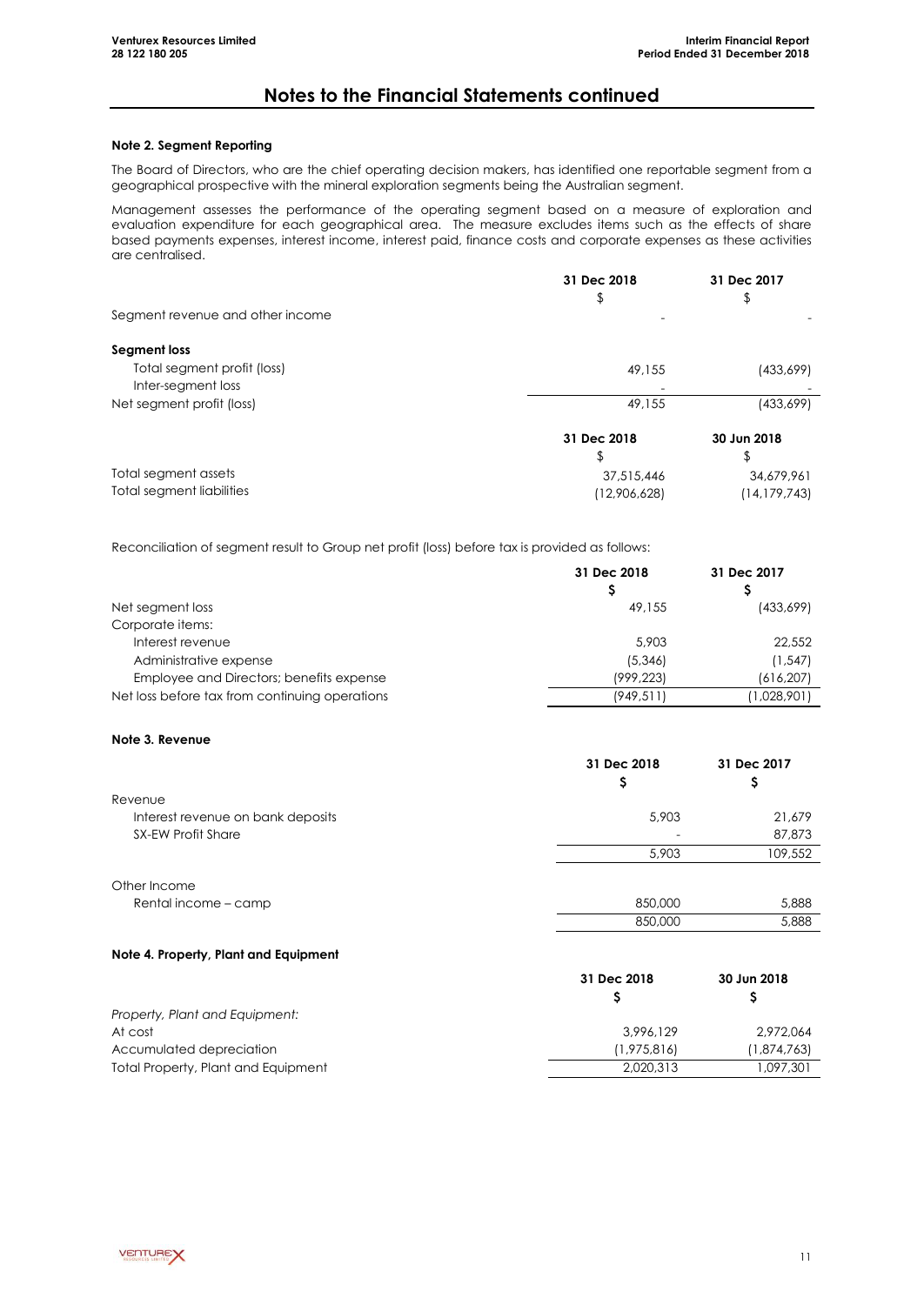### **Note 4. Property, Plant and Equipment (continued)**

*Movements in Carrying Amounts for each class of property, plant and equipment.*

|                                            | 31 Dec 2018 | 30 Jun 2018 |
|--------------------------------------------|-------------|-------------|
|                                            | \$          | \$          |
| <b>Total Property, Plant and Equipment</b> |             |             |
| Balance at the beginning of period         | 1,097,301   | 1,247,413   |
| Additions                                  | 1,068,350   | 21,091      |
| <b>Disposals</b>                           | (5,345)     | (2,183)     |
| Depreciation expense                       | (139,993)   | (169,020)   |
| Balance at the end of period               | 2,020,313   | 1,097,301   |
| Property                                   |             |             |
| Balance at the beginning of period         | 20,000      | 20,000      |
| Balance at the end of period               | 20,000      | 20,000      |
| <b>Buildings</b>                           |             |             |
| Balance at the beginning of period         |             |             |
| Additions                                  | 823,226     |             |
| <b>Disposals</b>                           |             |             |
| Depreciation expense                       | (51, 367)   |             |
| Balance at the end of period               | 771,859     |             |
| <b>Plant and Equipment</b>                 |             |             |
| Balance at the beginning of period         | 1,077,301   | 1,227,413   |
| Additions                                  | 245,124     | 21,091      |
| <b>Disposals</b>                           | (5,345)     | (2,183)     |
| Depreciation expense                       | (88,626)    | (169,020)   |
| Balance at the end of period               | 1,228,454   | 1,077,301   |

During the period Venturex purchased the Spinifex Ridge camp for \$1,000,000.

#### **Note 5. Exploration and Evaluation Expenditure**

|                                                                         | 31 Dec 2018 | 30 Jun 2018 |
|-------------------------------------------------------------------------|-------------|-------------|
|                                                                         |             |             |
| Exploration and Evaluation Expenditure carrying value                   | 32,592,305  | 30,490,334  |
| Movements in Carrying Amounts of Exploration and Evaluation Expenditure |             |             |
| Balance at the beginning of period                                      | 30,490,334  | 26.045.258  |
| Additions during the period                                             | 2.101.971   | 4,445,076   |
| Written off / Impairment during the period                              |             |             |
| Closing carrying value at the end of period                             | 32.592.305  | 30,490,334  |

#### **Note 6. Borrowings**

|                                             | 31 Dec 2018 | 30 Jun 2018 |
|---------------------------------------------|-------------|-------------|
|                                             |             |             |
| <b>Borrowings</b>                           | 1,045,808   |             |
| Movements in Borrowings                     |             |             |
| Balance at the beginning of period          |             |             |
| Loan                                        | 2,000,000   |             |
| Interest                                    | 45,808      |             |
| Conversion of debt into equity              | (1,000,000) |             |
| Closing carrying value at the end of period | 1,045,808   |             |
|                                             |             |             |

Venturex entered into a binding Loan Agreement for \$2,000,000 with major shareholder, Northern Star Resources Limited ("Northern Star"). The loan is unsecured, with a twelve month term and accrues interest at the rate of 8% per annum.

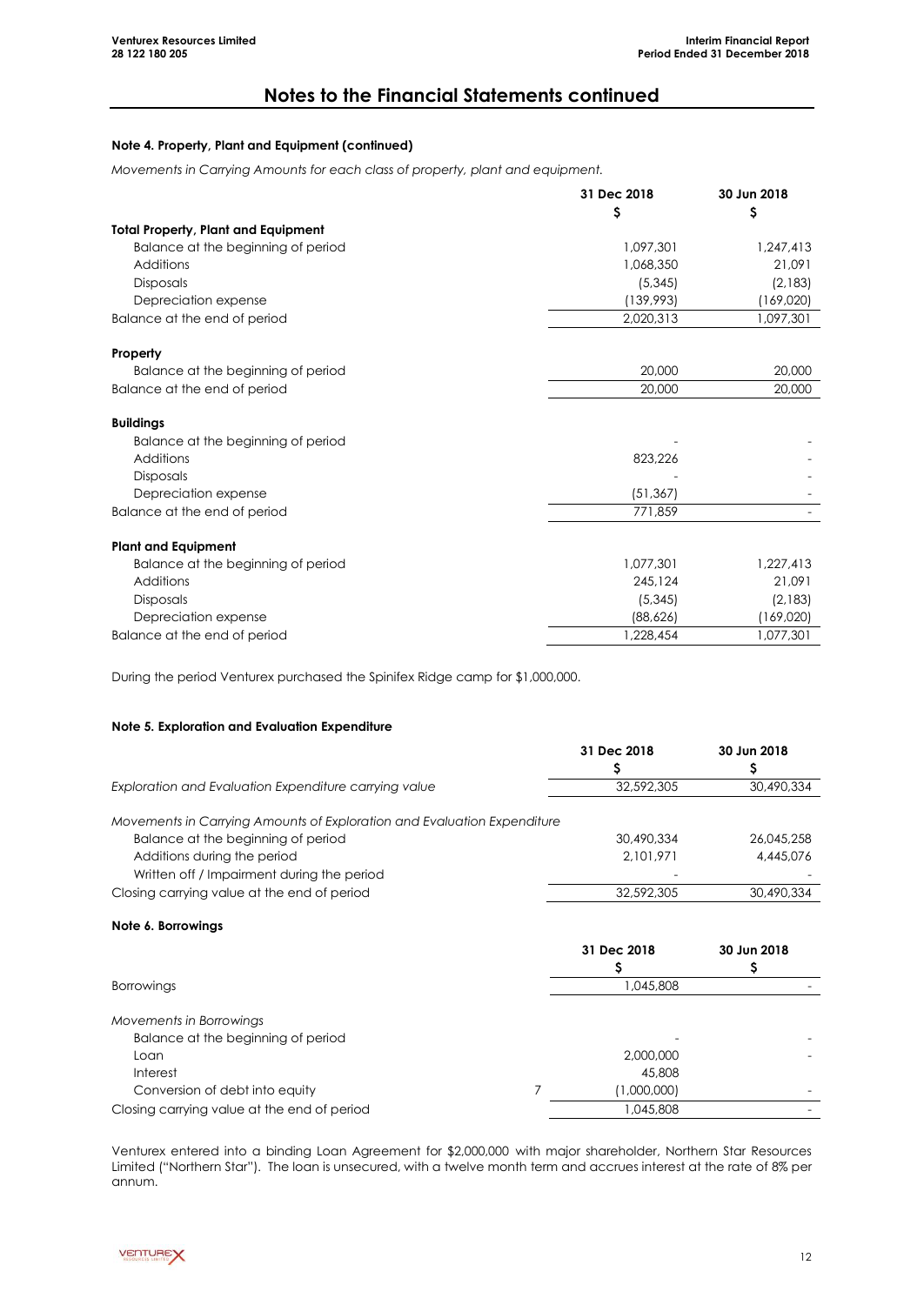#### **Note 6. Borrowings (continued)**

The loan is repayable in cash or at Northern Star's election by conversion to Venturex shares:

- at the same issue price as any rights issue or placement conducted by Venturex before the loan has been repaid, or in the absence of a capital raising,
- at an issue price equal to the 10-day volume weighted average price (VWAP) of Venturex shares prior to the date on which notice of repayment is given.

During the period \$1,000,000 was repaid by issuing 5,555,556 ordinary shares.

#### **Note 7. Issued Capital**

|                                   | 31 Dec 2018 |             | 30 Jun 2018 |             |  |
|-----------------------------------|-------------|-------------|-------------|-------------|--|
|                                   | No.         |             | No.         |             |  |
| <b>Fully Paid Ordinary Shares</b> | 258,260,561 | 103,562,294 | 239,896,622 | 100,388,232 |  |
| Total                             |             | 103,562,294 |             | 100.388.232 |  |

During the half year ended 31 December 2018, the following movements in equity occurred:

| Date       | <b>Details</b>                                | <b>Issue Price</b> |               |             |
|------------|-----------------------------------------------|--------------------|---------------|-------------|
|            |                                               | S                  | No.           | S           |
|            | Balance as at 1 July 2018 (pre consolidated)  |                    | 3,598,434,633 | 100.388.232 |
| 17/08/2018 | Consolidation of capital on a 15 to 1 basis   |                    | 239.896.622   | 100.388.232 |
| 18/12/2018 | Issue of shares under share purchase plan     | 0.18               | 4,475,051     | 805,500     |
| 18/12/2018 | Issue of shares under institutional placement | 0.18               | 8,333,332     | 1,499,985   |
| 18/12/2018 | Conversion of debt into equity                | 0.18               | 5,555,556     | 000,000,1   |
|            | Transaction costs relating to shares issued   |                    |               | 131,423     |
|            |                                               |                    | 258.260.561   | 103,562,294 |

The weighted average number of ordinary shares outstanding during the prior year used in calculating the basic and diluted loss per share is 3,432,755,526 pre consolidation and 217,985,181 post consolidation.

The weighted average number of ordinary shares outstanding during the year used in calculating the basic and diluted loss per share is 241,194,074.

### *Options (unlisted)*

|                    | 31 Dec 2018 |                          |                          | 30 Jun 2018 |  |                          |
|--------------------|-------------|--------------------------|--------------------------|-------------|--|--------------------------|
|                    | No.         |                          |                          | No.         |  |                          |
| Options (unlisted) |             | $\overline{\phantom{0}}$ | $\overline{\phantom{a}}$ | 216,293,663 |  | $\overline{\phantom{0}}$ |
| Total              |             |                          | $\overline{\phantom{0}}$ |             |  | $\overline{\phantom{a}}$ |

During the half year ended 31 December 2018, the following movements in options occurred:

| Date       | Class | <b>Details</b>                               | <b>Expiry Date</b> | Exercise<br>Price | <b>Number</b> |
|------------|-------|----------------------------------------------|--------------------|-------------------|---------------|
|            |       | Balance as at 1 July 2018 (pre consolidated) |                    |                   | 216.293.663   |
| 17/08/2018 |       | Consolidation of capital on a 15 to 1 basis  |                    |                   | 14,419,747    |
| 03/08/2018 | B     | Expiry of options                            | 03/08/2018         | 0.015             | (2,777,778)   |
| 31/08/2018 | B     | Expiry of options                            | 31/08/2018         | 0.015             | (11,641,969)  |
|            |       |                                              |                    |                   |               |

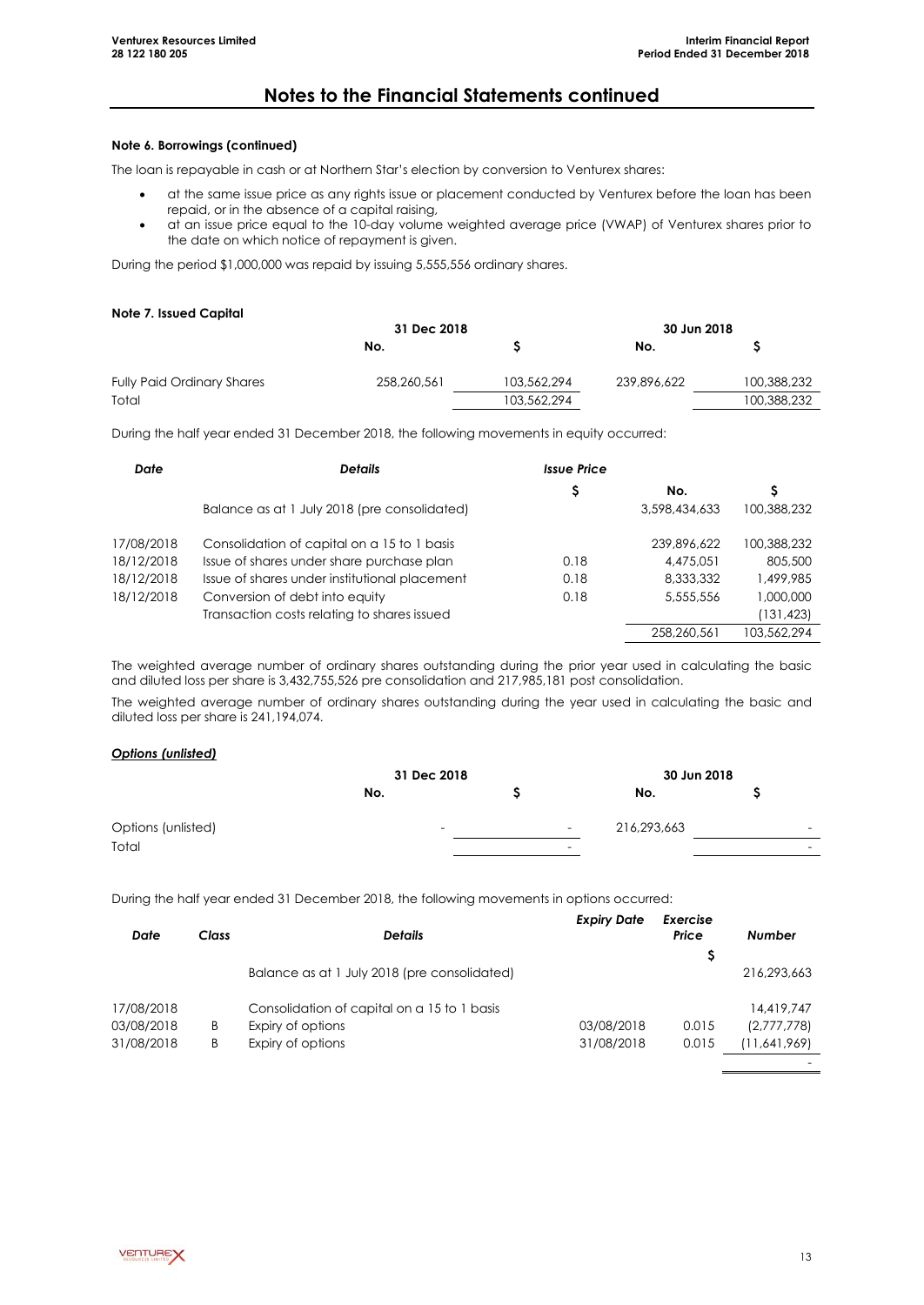#### **Note 7. Issued Capital (continued)**

#### *Performance Rights (unlisted)*

|                    | 31 Dec 2018 | 30 Jun 2018 |           |         |
|--------------------|-------------|-------------|-----------|---------|
|                    | No.         |             | No.       |         |
| Performance Rights | 6,881,049   | 469,419     | 6,214,382 | 152,050 |
| Total              |             | 469,419     |           | 152,050 |

During the half year ended 31 December 2018, the following movements in performance rights occurred:

| <b>Date</b>                               | <b>Details</b>                               | Fair Value per<br>performance<br>right | <b>Number</b>            | Value at<br><b>Grant Date</b> | To Expense in<br>future periods | <b>Expensed for</b><br>the half year |
|-------------------------------------------|----------------------------------------------|----------------------------------------|--------------------------|-------------------------------|---------------------------------|--------------------------------------|
|                                           | Balance as at 1 July 2018 (pre consolidated) |                                        | 83,215,600               |                               |                                 |                                      |
|                                           | Consolidation of capital on a 15 to 1 basis  |                                        | 5,547,710                |                               |                                 |                                      |
| Issue of performance rights<br>10/08/2018 | $2018$ LTI (a)                               | 0.1950                                 | 1,333,339                | 260,001                       | 175,006                         | 84,995                               |
|                                           | Performance rights expensed over vesting     |                                        |                          |                               |                                 |                                      |
| 31/12/2018                                | 2017 LTI                                     | 0.0050                                 |                          | 32,602                        | 1.520                           | 9.027                                |
| 31/12/2018                                | 2017 LTI ED (b)                              | 0.1800                                 | $\overline{\phantom{0}}$ | 120,000                       | 89,025                          | 20.741                               |
| 31/12/2018                                | 2017 LTI MD (c)                              | 0.1800                                 | $\overline{\phantom{a}}$ | 180,000                       | 1.978                           | 121.791                              |
| 31/12/2018                                | 2017 LTI MD (c)                              | 0.1327                                 |                          | 221.167                       | 152,052                         | 42,902                               |
| 31/12/2018                                | 2017 LTI MD (c)                              | 0.1169                                 |                          | 194,833                       | 133,948                         | 37,913                               |
|                                           |                                              |                                        | 6.881.049                |                               | 553,529                         | 317.369                              |

#### **Performance Rights Plan**

Each performance right will vest as an entitlement to one fully paid ordinary share provided that certain performance milestones are met. If the performance milestones are not met, the performance rights will lapse and the eligible participant will have no entitlement to any shares.

Performance rights are not listed and carry no dividend or voting rights. Upon exercise each performance right is convertible into one ordinary share to rank pari passu in all respects with the Company's existing fully paid ordinary shares.

**(a) 2018 LTI** - A total of 1,333,339 unlisted performance rights were granted to Key Management Personnel, Employees and Contractors on 10 August 2018, 50% vesting on 9 August 2020, 50% vesting on 9 February 2021, subject to being in the service of the company on the vesting date. 333,334 of these were issued to Trevor Hart who is part of the Key Management Personnel. These Performance Rights have the following performance milestones, Environmental Permitting, Exploration Success, Positive BFS, and Financing, to be tested 12 months after the date of issue. The probability of achieving the non-market conditions is currently 100%.

#### **Inputs to the Performance Rights model**

| <b>Number</b> | <b>Details</b> | <b>Grant Date</b> | Vesting<br><b>Date</b> | <b>Expiry Date</b> | <b>Exercise</b><br>Price S | Fair<br>Value | <b>SBP</b><br>expense<br>31/12/2018 | SBP reserve<br>31/12/2018 |
|---------------|----------------|-------------------|------------------------|--------------------|----------------------------|---------------|-------------------------------------|---------------------------|
| 666,670       | 2018 LTI       | 10/08/2018        | 09/08/2019             | 09/08/2025         |                            | 0.195         | 51.072                              | 51,072                    |
| 666.669       | 2018 LTI       | 10/08/2018        | 09/02/2020             | 09/08/2025         |                            | 0.195         | 33.923                              | 33.923                    |
| 1,333,339     |                |                   |                        |                    |                            |               | 84,995                              | 84.995                    |
|               |                |                   |                        |                    |                            |               |                                     |                           |

#### **Other inputs to the model used for the performance rights issued during the period**

The fair value of performance rights issued with a material transaction condition, are calculated using the share price on the date of issue.

**(b) 2017 LTI ED** - A total of 666,667 unlisted performance rights were granted to Directors on 17 August 2018. These performance rights will vest on the Company entering a "Material Transaction". A Material Transaction is defined as VXR entering into an unconditional agreement with a third party to dispose of 50% interest in the Sulphur Springs Project or a takeover bid for not less than 50.1% or another entity to control the composition of the Board or upon VXR raising sufficient money to develop the Sulphur Spring Project. These performance rights were revalued at grant date.

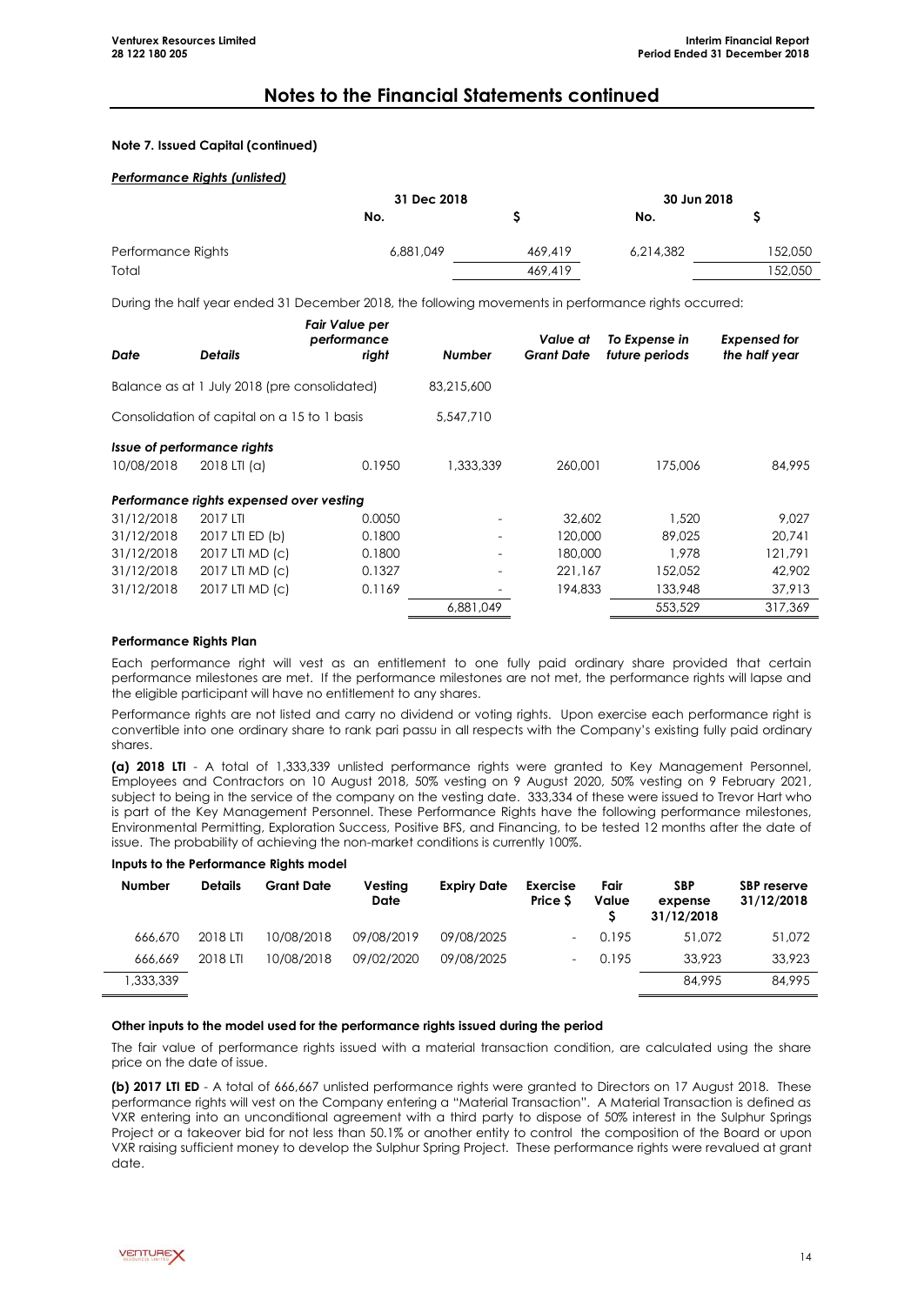#### **Note 7. Issued Capital (continued)**

#### **Inputs to the Performance Rights model**

| Number  | <b>Details</b> | <b>Grant Date</b> | Vesting<br><b>Date</b> | <b>Expiry Date</b> | <b>Exercise</b><br>Price S | Fair<br>Value | SBP<br>expense<br>31/12/2018 | <b>SBP</b> reserve<br>31/12/2018 |
|---------|----------------|-------------------|------------------------|--------------------|----------------------------|---------------|------------------------------|----------------------------------|
| 666.667 | 2017 LTI ED    | 17/08/2018        | 01/07/2020             | 16/08/2020         | -                          | 0.180         | 20.741                       | 30,975                           |
| 666.667 |                |                   |                        |                    |                            |               | 20.741                       | 30.975                           |

#### **Other inputs to the model used for the performance rights issued during the period**

The fair value of performance rights issued with a material transaction condition, are calculated using the share price on the date of issue.

**(c) 2017 LTI MD** - A total of 4,333,333 unlisted performance rights were granted to Directors on 17 August 2018. 1,000,000 will vest upon the completion of a drilling program by 3 January 2019, 1,666,667 vest on the completion of a BFS or the date that the price of a share is 45 cents, with Share price to be calculated based on the VWAP of Shares which have traded over a period of 45 consecutive trading days, and 1,666,666 vest when the Company raises sufficient funds to develop the Sulphur Springs Project or the date that the price of a Share is 56.25 cents, with Share price to be calculated based on the VWAP of Shares which have traded over a period of 45 consecutive trading days. These performance rights were revalued at grant date. During the half year 2,666,667 unlisted performance rights vested, 1,000,000 vested upon the completion of a drilling program and 1,666,667 vested on the completion of a BFS.

#### **Inputs to the Performance Rights model**

| <b>Number</b> | <b>Details</b> | <b>Grant Date</b> | Vesting<br>Date | <b>Expiry Date</b> | <b>Exercise</b><br><b>Price S</b> | Fair<br>Value | <b>SBP</b><br>expense<br>31/12/2018 | SBP reserve<br>31/12/2018 |
|---------------|----------------|-------------------|-----------------|--------------------|-----------------------------------|---------------|-------------------------------------|---------------------------|
| 000.000.1     | 2017 LTI MD    | 17/08/2018        | 03/01/2019      | 16/08/2020         | $\overline{\phantom{a}}$          | 0.180         | 121.791                             | 178,022                   |
| 1,666,667     | 2017 LTI MD    | 17/08/2018        | 16/08/2020      | 16/08/2020         | $\overline{\phantom{0}}$          | 0.133         | 42,902                              | 69,115                    |
| 1,666,666     | 2017 LTI MD    | 17/08/2018        | 16/08/2020      | 16/08/2020         | $\overline{\phantom{a}}$          | 0.117         | 37.913                              | 60,885                    |
| 4,333,333     |                |                   |                 |                    |                                   |               | 202,606                             | 308,022                   |

#### **Other inputs to the model used for the performance rights issued during the period**

The fair value of performance rights issued with a material transaction condition, are calculated using the share price on the date of issue.

The fair value of performance rights granted with market conditions are calculated at the grant date using the Monte Carlo simulation model, taking into account the impact of the market condition.

The model inputs used for performance rights with relative market conditions granted during the period included:

| <b>Fair Value</b>                                   | $$0.1327 - $0.1169$ |
|-----------------------------------------------------|---------------------|
| Share Price                                         | \$0.1950            |
| Exercise Price                                      | Nil                 |
| Expected Volatility (weighted-average)              | 100%                |
| Expected Life (weighed-average)                     | 2 years             |
| Expected dividends                                  | Nil                 |
| Risk free interest rate (based on government bonds) | 1.976%              |

### **Note 8. Fair Value of Financial Instruments**

- *(a) Recurring fair value measurements* The Group does not have any financial instruments that are subject to recurring or non-recurring fair value measurements.
- *(b) Fair values of financial instruments not measured at fair value* Due to their short-term nature, the carrying amounts of current receivables, current trade and other payables and borrowings is assumed to equal their fair value.

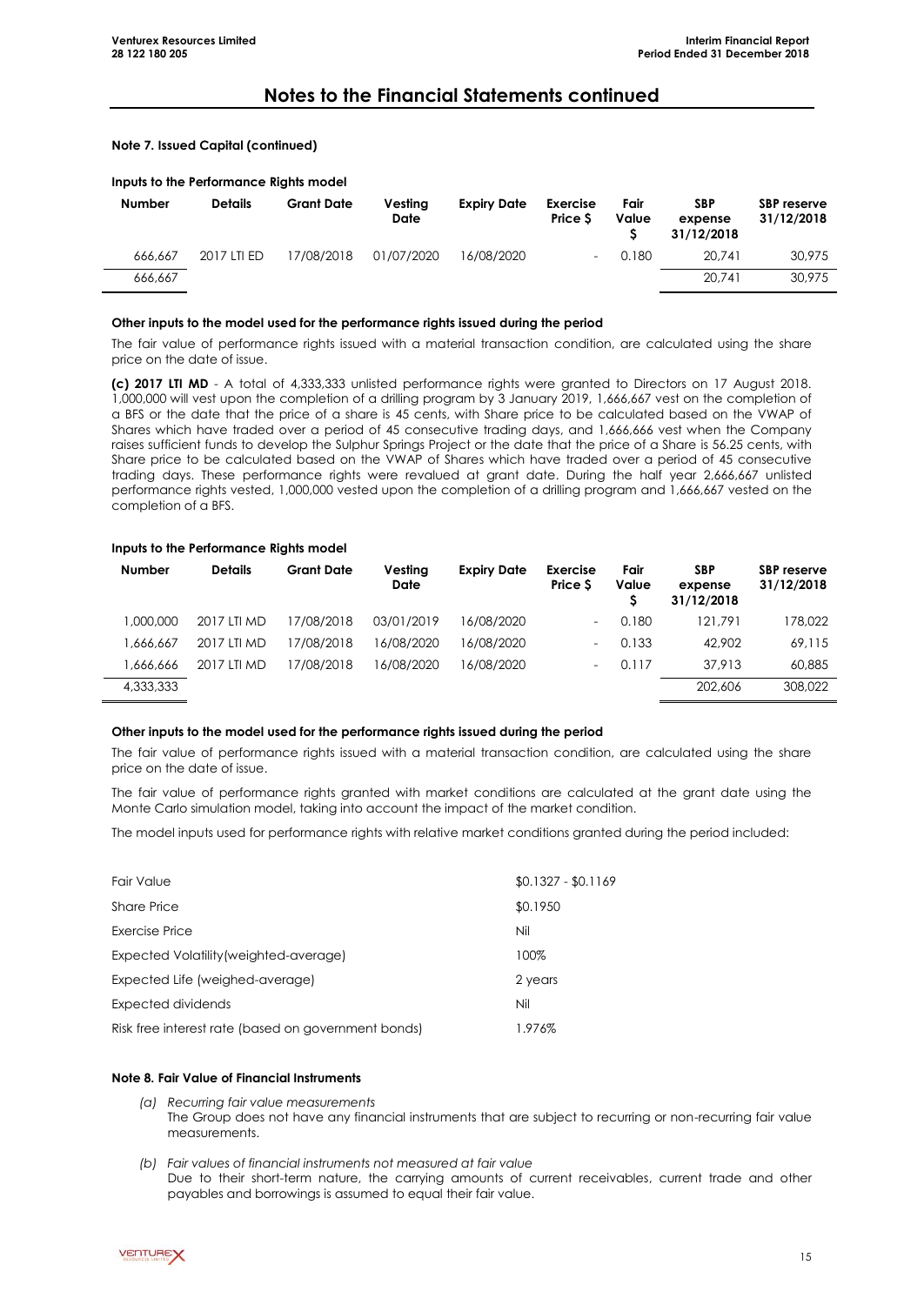#### **Note 9. Events Subsequent to Reporting Date**

On 26 February 2019, 41,667 Performance Rights (2017 LTI) and 66,668 Performance Rights (2018 LTI) did not meet their milestone and vesting criteria and expired.

On 26 February 2019, 90,720 Performance Rights (2016 LTI) and 275,002 Performance Rights (2017 LTI) were converted into fully paid ordinary shares.

On 26 February 2019, 40,000 Unlisted Performance Rights were issued to various employees.

No other events or circumstances have arisen since 31 December 2018 that would require disclosure in this financial report.

### **Note 10. Related Party Changes**

The details of the performance rights issued and expired can be found within Note 7.

There have been no other changes to related party transactions.

### **Note 11. Contingent Liabilities and Commitments**

There have been no changes in contingent liabilities and commitments since the last annual reporting period.

### **Note 12. Dividends**

.

The Directors did not pay or declare any dividends during the half year ended 31 December 2018 or 31 December 2017.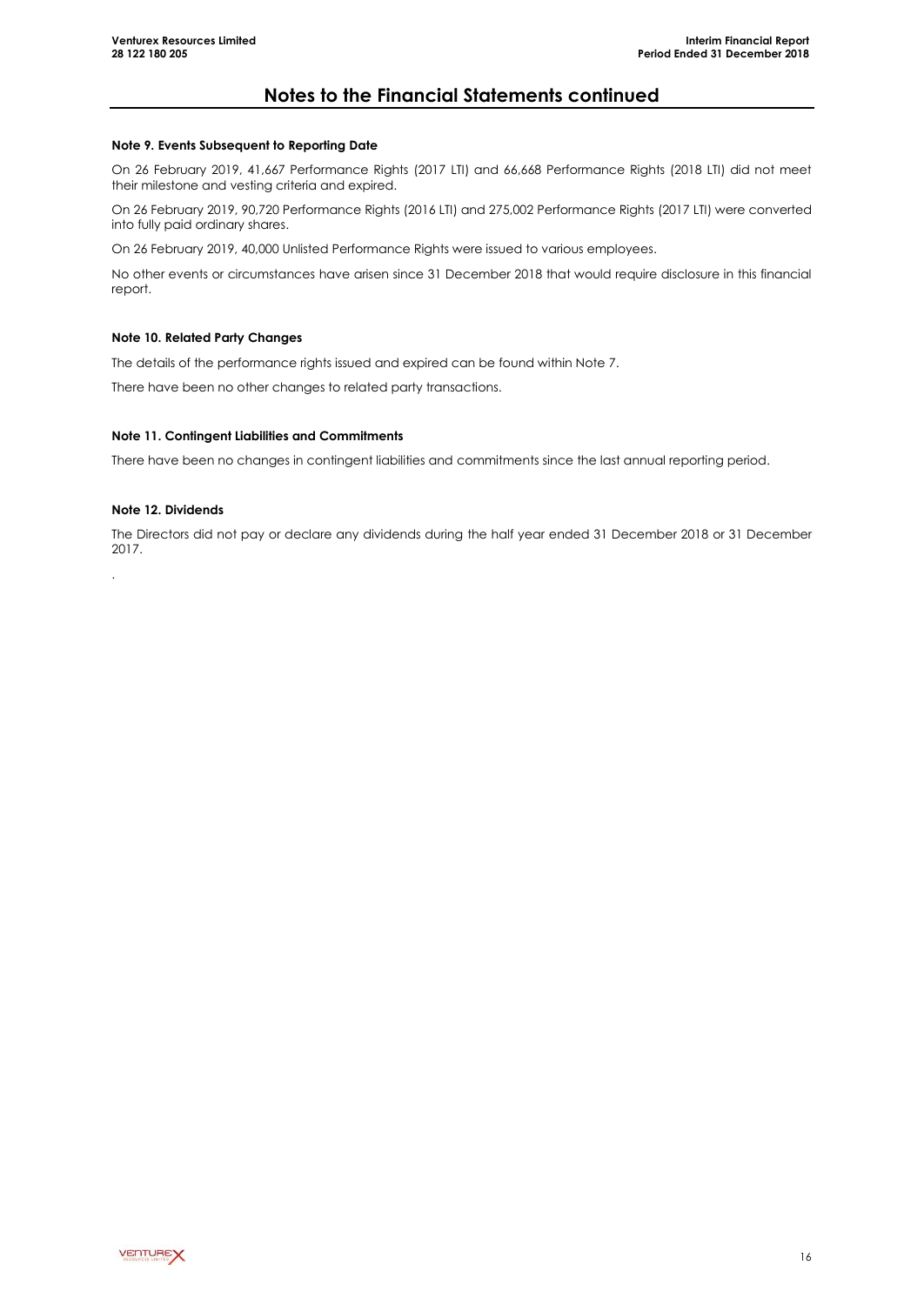<span id="page-18-0"></span>The Directors' of the Company declare that:

- 1. The financial statements and notes, as set out on pages 5 to 16 are in accordance with the Corporations Act 2001, including:
	- (a) complying with Accounting Standard AASB 134: Interim Financial Reporting; and
	- (b) giving a true and fair view of the Group's financial position as at 31 December 2018 and of its performance for the half year ended on that date.
- 2. In the Directors' opinion there are reasonable grounds to believe that the Company will be able to pay its debts as and when they become due and payable.

This declaration is made in accordance with a resolution of the Board of Directors.

you le forcemb

**AJANTH SAVERIMUTTO Managing Director**

Dated: 13 March 2019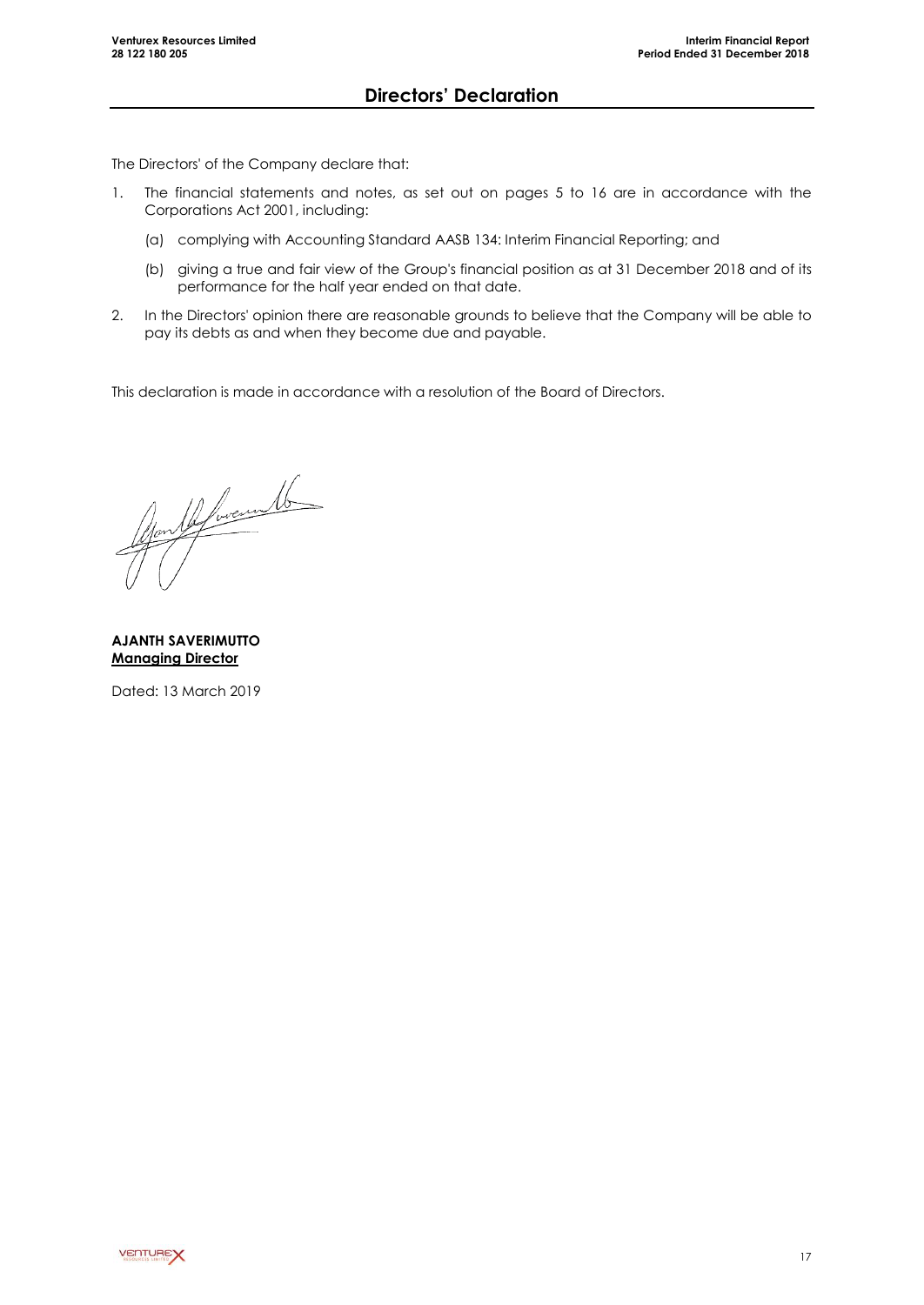

Tel: +61 8 6382 4600 Fax: +61 8 6382 4601 **www.bdo.com.au**

38 Station Street Subiaco, WA 6008 PO Box 700 West Perth WA 6872 Australia

# **INDEPENDENT AUDITOR'S REVIEW REPORT**

To the members of Venturex Resources Limited

# **Report on the Half-Year Financial Report**

# **Conclusion**

We have reviewed the half-year financial report of Venturex Resources Limited (the Company) and its subsidiaries (the Group), which comprises the consolidated statement of financial position as at 31 December 2018, the consolidated statement of profit or loss and other comprehensive income, the consolidated statement of changes in equity and the consolidated statement of cash flows for the halfyear then ended, notes comprising a statement of accounting policies and other explanatory information, and the directors' declaration.

Based on our review, which is not an audit, we have not become aware of any matter that makes us believe that the half-year financial report of the Group is not in accordance with the *Corporations Act 2001* including:

- (i) Giving a true and fair view of the Group's financial position as at 31 December 2018 and of its financial performance for the half-year ended on that date; and
- (ii) Complying with Accounting Standard AASB 134 *Interim Financial Reporting* and *Corporations Regulations 2001.*

# **Emphasis of matter – Material uncertainty relating to going concern**

We draw attention to Note 1 in the financial report which describes the events and/or conditions which give rise to the existence of a material uncertainty that may cast significant doubt about the Group's ability to continue as a going concern and therefore the Group may be unable to realise its assets and discharge its liabilities in the normal course of business. Our conclusion is not modified in respect of this matter.

### **Directors' responsibility for the Half-Year Financial Report**

The directors of the company are responsible for the preparation of the half-year financial report that gives a true and fair view in accordance with Australian Accounting Standards and the *Corporations Act 2001* and for such internal control as the directors determine is necessary to enable the preparation of the half-year financial report that is free from material misstatement, whether due to fraud or error.

### **Auditor's responsibility**

Our responsibility is to express a conclusion on the half-year financial report based on our review. We conducted our review in accordance with Auditing Standard on Review Engagements ASRE 2410 *Review of a Financial Report Performed by the Independent Auditor of the Entity*, in order to state whether, on the basis of the procedures described, we have become aware of any matter that makes us believe that the half-year financial report is not in accordance with the *Corporations Act 2001* including giving a true and fair view of the Group's financial position as at 31 December 2018 and its financial performance for the half-year ended on that date and complying with Accounting Standard AASB 134 *Interim Financial Reporting* and the *Corporations Regulations 2001*.